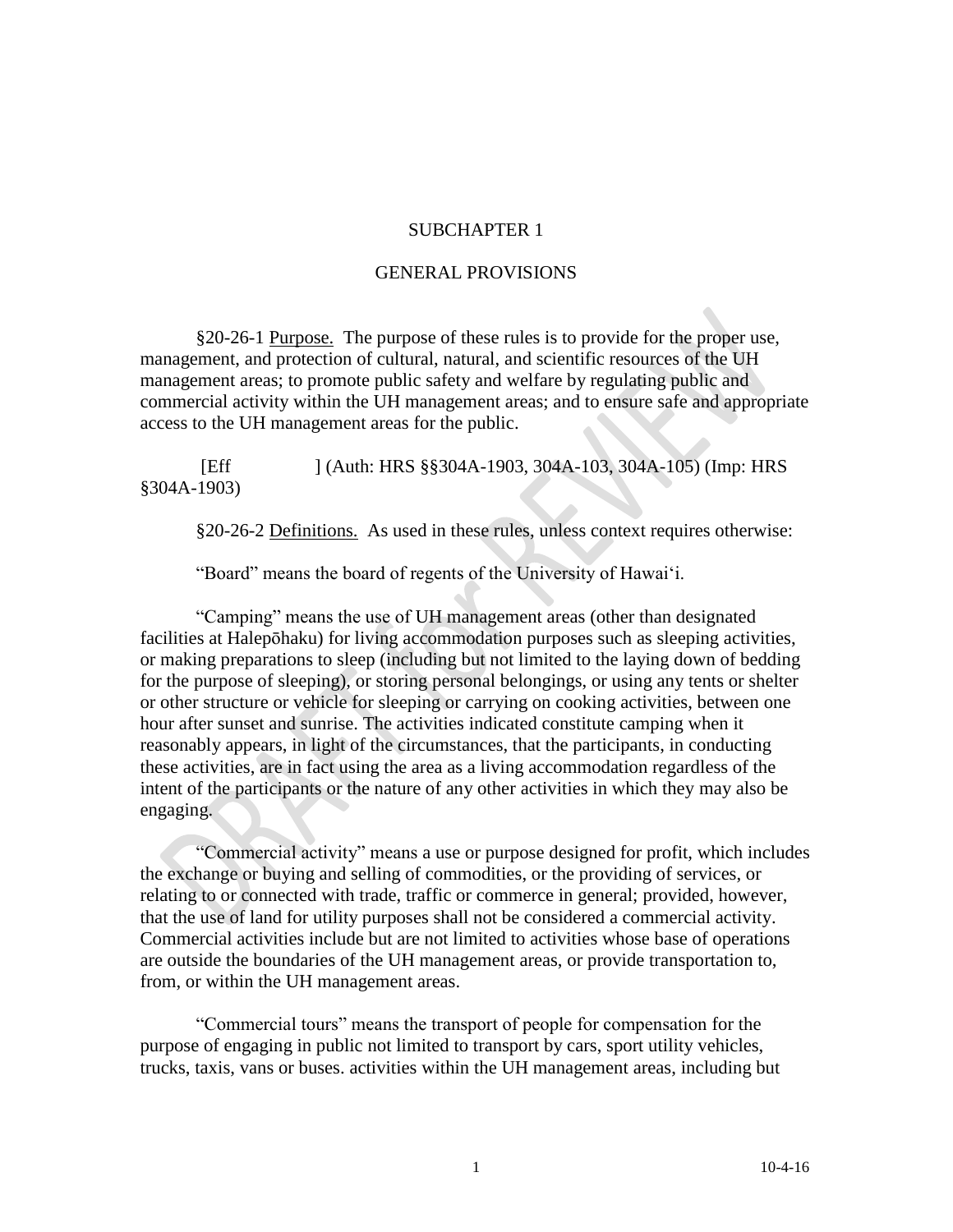"Compensation" includes, but is not limited to, monetary payments, barter, or services in-kind. Bona fide sharing of resources or expenses among participants in research-related activities, including but not limited to astronomical observatory operations, does not constitute compensation.

"Comprehensive management plan" means the Mauna Kea comprehensive management plan approved by the board of land and natural resources, including any sub-plans, as may be amended.

"Contested case" means a proceeding in which the legal rights, duties, or privileges of specific parties are required by law to be determined after opportunity for a hearing.  $\Delta \omega$ 

"Final decisionmaker" means the individual or entity with the authority to render and issue a final decision and order, and final findings of fact and conclusions of law in a contested case.

"Forest reserve" means those lands designated as forest reserves by the department of land and natural resources.

"Game mammals and birds" means those animals that have been designated as such by the department of land and natural resources.

"Halepōhaku" means the Halepōhaku (also known as Hale Pōhaku) mid-level facilities as described in the lease between the board of land and natural resources and the university.

"Hazardous materials" means any pollutant, toxic substance, hazardous waste, hazardous material, hazardous substance, or oil as defined in or pursuant to the Resource Conservation and Recovery Act, as amended, the Comprehensive Environmental Response, Compensation, and Liability Act, as amended, the Federal Clean Water Act, or any other federal, state, or local environmental law, regulation, ordinance, rule, or bylaw, whether existing as of the date hereof or subsequently enacted.

"Hearings officer" means the individual or entity designated to conduct hearings.

"Kahu Kū Mauna" means the advisory community-based council that advises the Maunakea Management Board, OMKM, and the chancellor of the University of Hawai'i at Hilo on Hawaiian cultural matters affecting the UH management areas.

"Maunakea Management Board" or "MKMB" means the community-based advisory body established by the board to provide the Hawai'i Island community with a direct voice to the university for the management of the UH management areas.

"Motorized vehicle" means a vehicle of any shape or form that depends on a motor (gas, electric, or other fuel) for propulsion.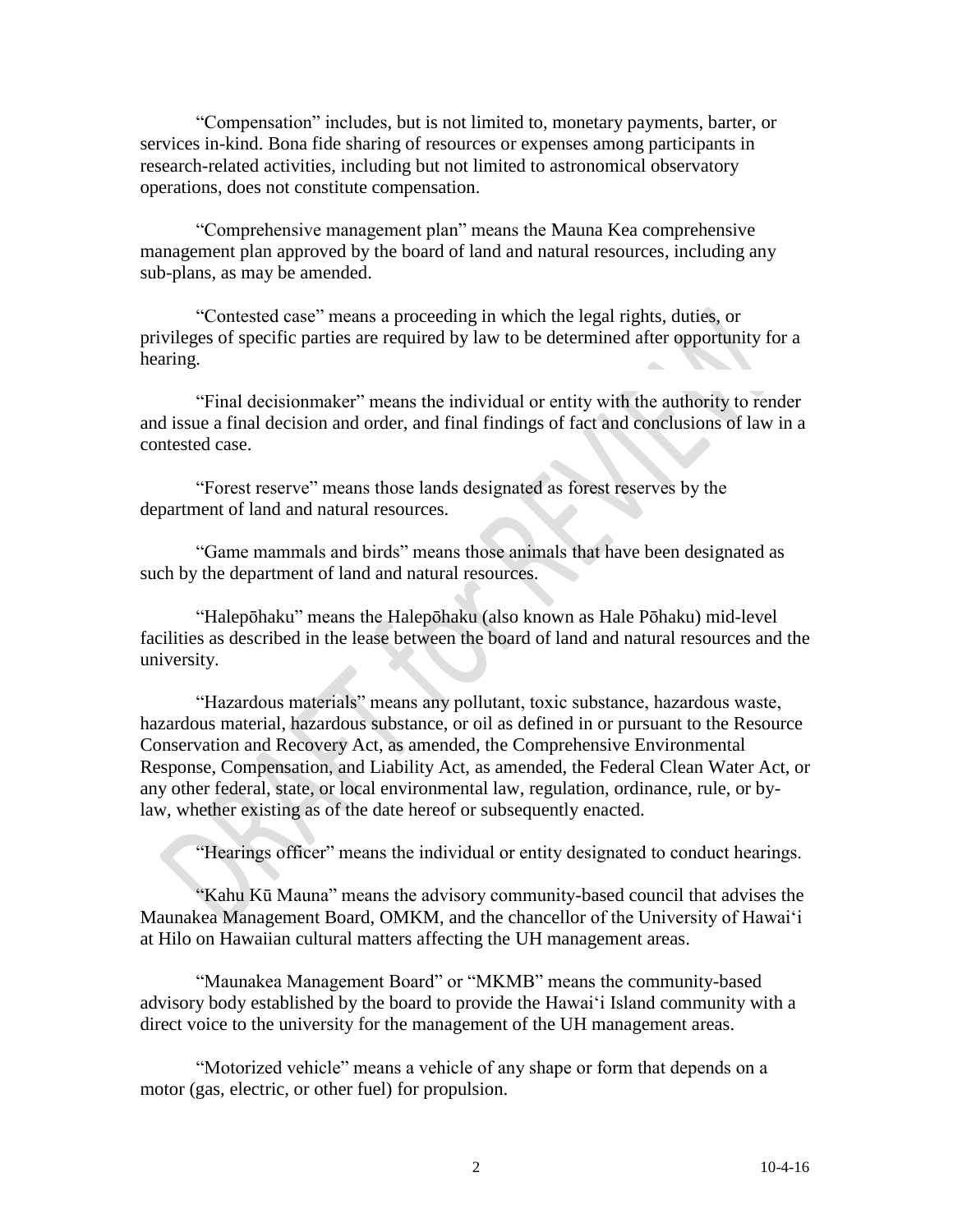"Natural area reserve" means those state lands that have been designated as part of the Hawaii natural area reserves system by the department of land and natural resources.

"Non-motorized vehicle" means a vehicle of any shape or form that depends on human, animal, wind, spring, and other non-motorized means for propulsion.

"Notice of violation" refers to a written notice issued to an individual or organization providing formal notice alleging a violation of these rules or the conditions of a permit issued in accordance with these rules and requiring the alleged violator to respond in accordance with these rules.

"Office" or "OMKM" means the office of Maunakea management as authorized by the board to manage the UH management areas.

"Party" means each person or agency named or admitted as a party, or properly seeking and entitled as of right to be admitted as party, in a contested case proceeding.

"Person" includes individuals, partnerships, corporations, associations, or public or private organizations of any character other than government agencies.

"Private vehicle" means any vehicle operated by a person not acting in an official capacity, including but not limited to private cars and trucks, rental cars and trucks, commercial tour vehicles, taxis, limousines, buses, and other transportation for hire. It does not include vehicles operated by employees or agents of government agencies on official business.

"Public activities" means activities of the general public that are not governed by contract or other legal agreement with the university (other than a permit issued under these rules or the rules of the department of land and natural resources, if applicable).

"Public enforcement agencies" means any agency authorized by federal, state, or county law to enforce laws, rules and regulations, including but not limited to the U.S. National Guard, U.S. military police, department of land and natural resources conservation officers, state sheriffs, and county fire and police personnel.

"Ranger" means an employee of the university or the Research Corporation of the University of Hawai'i whose job responsibilities include patrolling the UH management areas to monitor and enforce compliance with these rules, provide information to visitors for the purpose of protecting resources and public safety, and such other duties as are assigned by the university.

"Respondent" means the party in a contested case against whom a notice of violation was issued.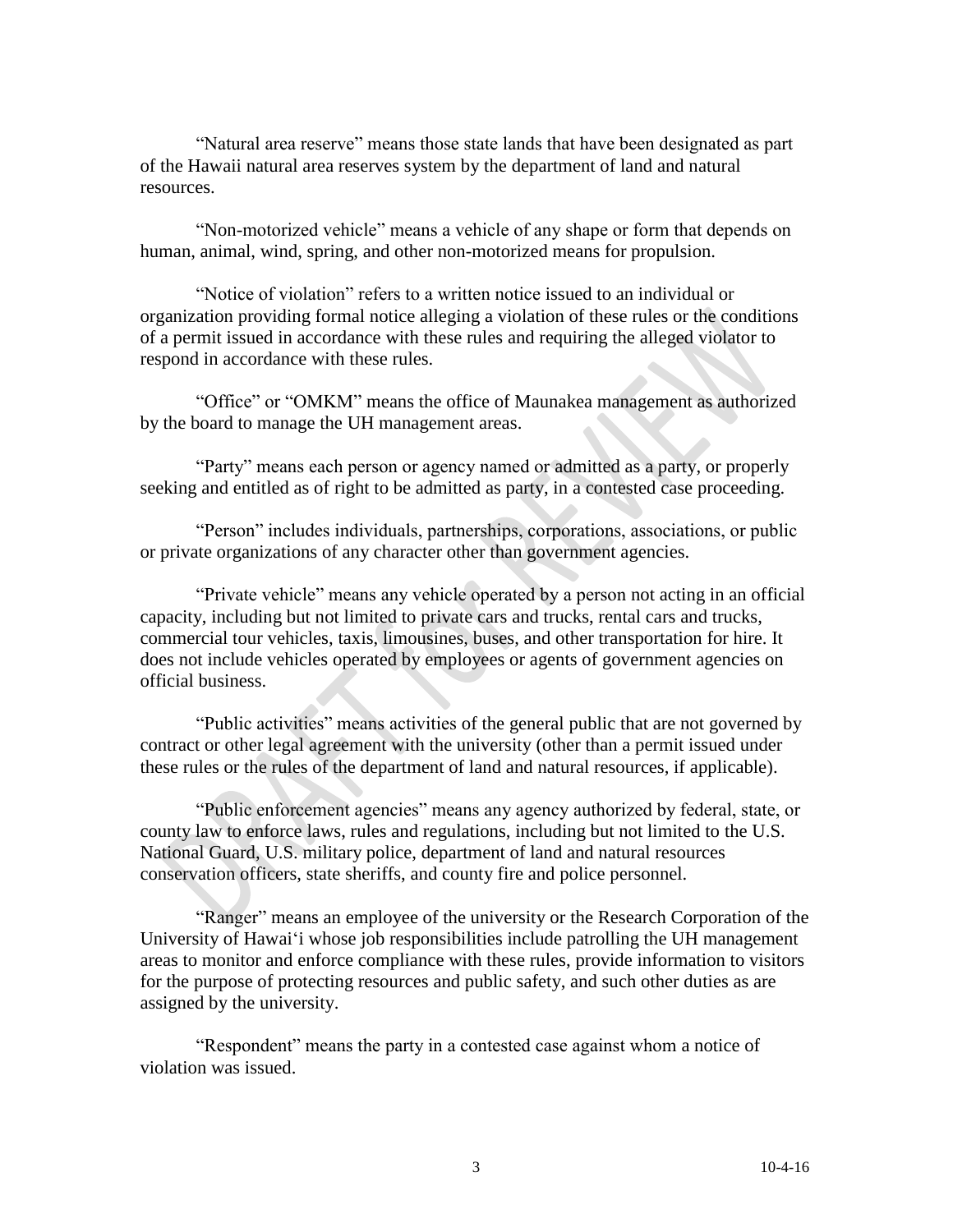"Security officer" means an individual retained and authorized by the university or the Research Corporation of the University of Hawai'i to enforce laws, rules and regulations.

"Solicit" means to ask, implore, plead for; to endeavor to obtain by asking; to importune; or to try to obtain.

"Spark arresting equipment" means a device constructed of nonflammable materials specifically for the purpose of removing and retaining carbon and other flammable particles over 0.0232 of an inch in size from the exhaust flow of an internal combustion engine that is operated by hydrocarbon fuels.

"UH management areas" means the lands on Maunakea under lease or easement from the board of land and natural resources to the university, including the summit area designated as the Maunakea Science Reserve, the Halepōhaku mid-level site, the connecting roadway corridor between Halepōhaku and the Maunakea Science Reserve, and any other lands on Maunakea that the university leases or over which the university has management control or authority.

"University" means the state university established under article X, section 5 of the Hawai'i State Constitution and section 304A-101 of the Hawai'i Revised Statutes. The university is governed by the board and acts through the board or person to whom the authority of the board has been duly delegated.

"Written permit" or "written permission" means a permit or permission issued by the board or its authorized representative unless otherwise indicated. [Eff ] (Auth: HRS §§304A-1903, 304A-103, 304A-105)(Imp: HRS §304A-1903)

§20-26-3 Application. (a) These rules shall apply to all public and commercial activities in the UH management areas as defined in these rules.

(b) These rules do not apply to proprietary activities of the university conducted in accordance with a lease or sublease from the department of land and natural resources or the university. Such activities are subject to management and oversight by the department of land and natural resources and the university in their respective capacities as lessor and sublessor of the UH management areas or portions thereof and by the department of land and natural resources under its conservation district rules and, where applicable, forest reserve rules (e.g., for the connecting roadway corridor between Halepōhaku and the Maunakea Science Reserve). [Eff ] (Auth: HRS §§304A-1903, 304A-103, 304A-105) (Imp: HRS §304A-1903)

§20-26-4 Consistency with other rules. These rules shall be interpreted consistently with the rules of other agencies having jurisdiction over the UH management areas, including but not limited to conservation district rules, and where applicable, forest reserve and natural area reserve rules. [Eff ] (Auth: HRS §§304A-1903, 304A-103, 304A-105)(Imp: HRS §304A-1903)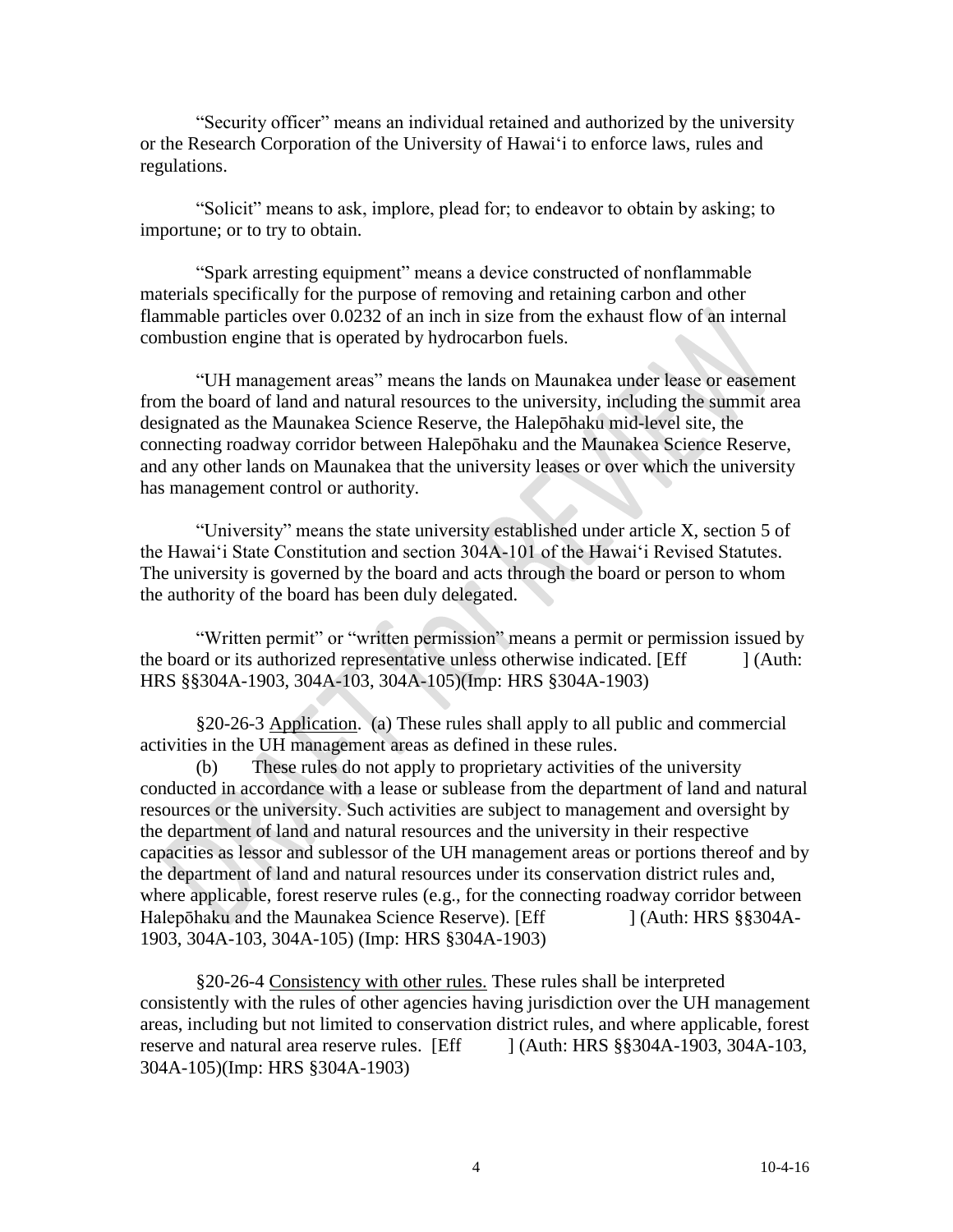§20-26-5 Orientation. As set forth in the comprehensive management plan, all persons accessing the UH management areas may be required to complete an orientation regarding cultural and natural resources, safety matters, and other relevant information prior to entering the UH management areas. [Eff ] (Auth: HRS §§304A-1903, 304A-103, 304A-105) (Imp: HRS §304A-1903)

§20-26-6 Fees. Fees, as established by the board, may be charged for: permits, parking, entrance and for the use of facilities and programs related to the UH management areas.

[Eff: ](Auth: HRS §§304A-1902, 304A-1903, 304A-103, 304A-105) (Imp: §§304A-1902, 304A-1903)

§20-26-7 Mauna Kea lands management special fund. (a) All money collected pursuant to these rules shall be deposited into the Mauna Kea lands management special fund.

(b) The proceeds of the Mauna Kea lands management special fund shall be used as provided in chapter 304A, Hawaii Revised Statutes. [Eff ] (Auth: HRS §§304A-1903, 304A-103, 304A-105)(Imp: HRS §304A-2170)

[§§20-26-8 to 20-26-20 (Reserved).]

# SUBCHAPTER 2

# PUBLIC ACTIVITIES

§20-26-21 Traditional and Customary Rights. These rules are not intended to diminish or abrogate the provisions of article XII, section 7 of the Hawaii State Constitution, which provides that the State reaffirms and shall protect all rights, customarily and traditionally exercised for subsistence, cultural and religious purposes and possessed by ahupua'a tenants who are descendants of native Hawaiians who inhabited the Hawaiian Islands prior to 1778, subject to the right of the State to regulate such rights. [Eff ] (Auth: HRS §§304A-1903, 304A-103, 304A-105) (Imp: HRS §304A-1903)

§20-26-22 Preservation of natural and cultural resources. The following activities are prohibited within the UH management areas:

- (1) To remove, injure, disturb, or kill any form of plant or animal life, either in whole or in part, except game mammals and birds hunted according to rules of the department of land and natural resources;
- (2) To introduce any form of plant or animal life, except dogs when permitted by the hunting rules of the department of land and natural resources and service animals accompanying their handlers;
- (3) To remove, damage, or disturb any natural feature or resource;
- (4) To remove, damage, or disturb any geological or paleontological features or substances;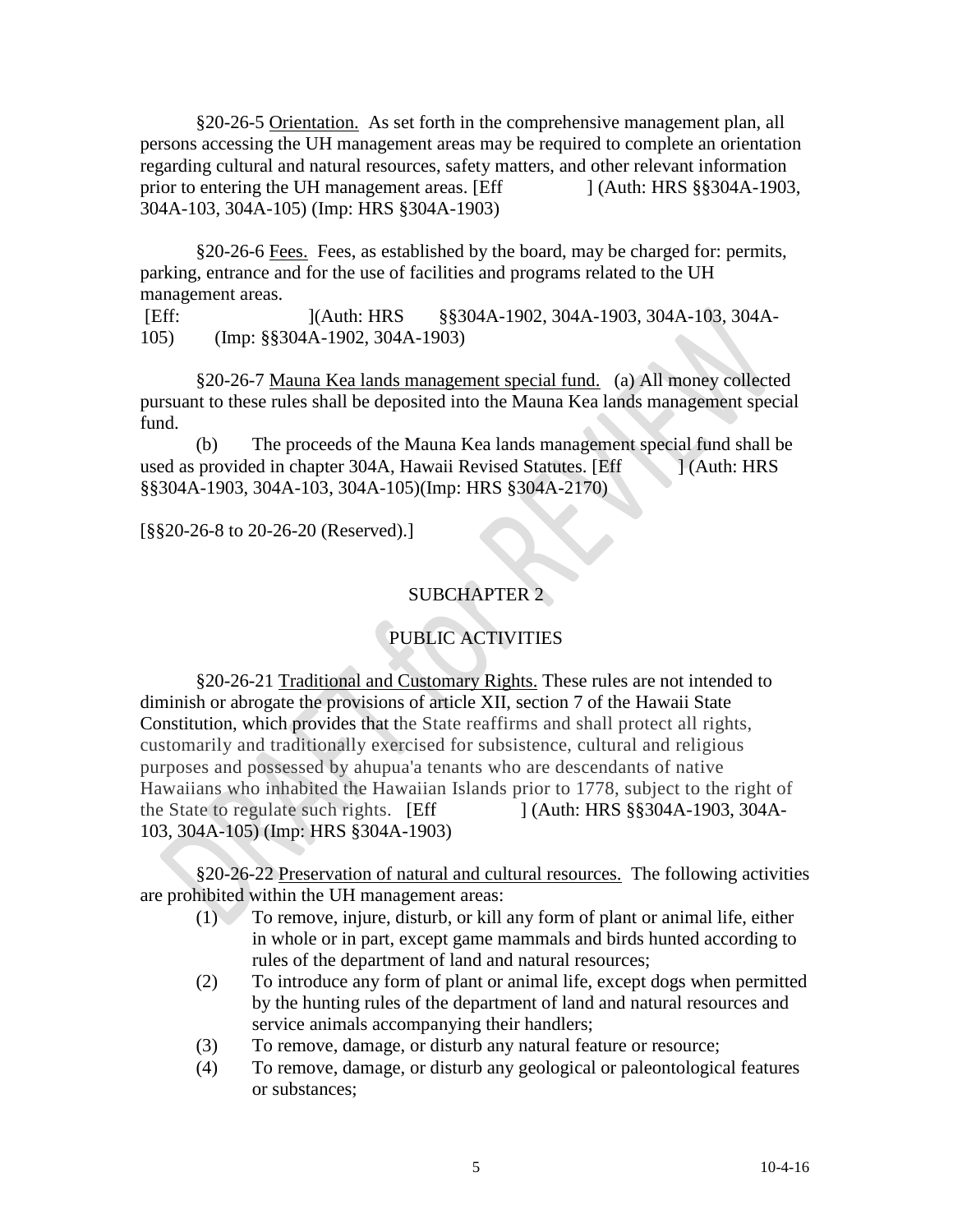- (5) To remove, damage, or disturb any historic or prehistoric property or remains;
- (6) To remove, damage, or disturb any private or university property, notice, marker, or structure;
- (7) To enter into any cave, as defined in section 6D-1, Hawaii Revised Statutes, or any portion thereof;
- (8) To have or possess the following tools, equipment or implements: cutting or harvesting tools or gear, including but not limited to chainsaws, axes, loppers, any mechanized or manual sawtooth tool, seed pickers, or machete, that may be used for the taking, injuring, or killing of plant life, and hunting gear or tools that may be used for the taking, injuring, or killing of wildlife, except as permitted by the hunting rules of the department of land and natural resources;
- (9) To engage in any improvement or construction, including but not limited to buildings, features, stacking or piling rocks, except as authorized by written permit and, if applicable, a permit issued by the department of land and natural resources or by the board of land and natural resources;
- (10) To hike, conduct nature study, or conduct any activity with a group larger than ten in size, except by written permit.
- (11) To hike, conduct nature study, or conduct any activity on puu (cinder cones) unless on designated trails or roads, except by written permit.
- (12) To introduce any material from outside the UH management areas, including but not limited to manmade items such as balls, plastic flowers, glass, metal and rocks, except by written permit and, if applicable, a permit issued by the department of land and natural resources. [Eff ] (Auth: HRS §§304A-1903, 304A- 103, 304A-105)(Imp: HRS §304A-1903)

§20-26-23 Preservation of property. The following activities are prohibited within the UH management areas:

- (1) To enter, occupy, or use any building, structure, facility, motorized vehicle, machine, equipment, or tool without permission from its owner or the university;
- (2) To remove, damage, disturb, deface or attempt to remove, damage, disturb or deface any building, structure, facility, motorized vehicle, machine, equipment, or tool without permission from its owner or the university;
- (3) To enter and remain within any portion of the UH management areas developed or used by the university for educational or research purposes, or developed or used for educational or research purposes by a third party sublessee of the university, after being asked to leave such area by a ranger, security officer, or other authorized representative of the university, a public enforcement agency, or a sublessee on said sublessee's subleased property. [Eff ] (Auth: HRS §§304A-1903, 304A-103, 304A-105)(Imp: HRS §304A-1903)

§20-26-24 Preservation of scientific and educational resources. The following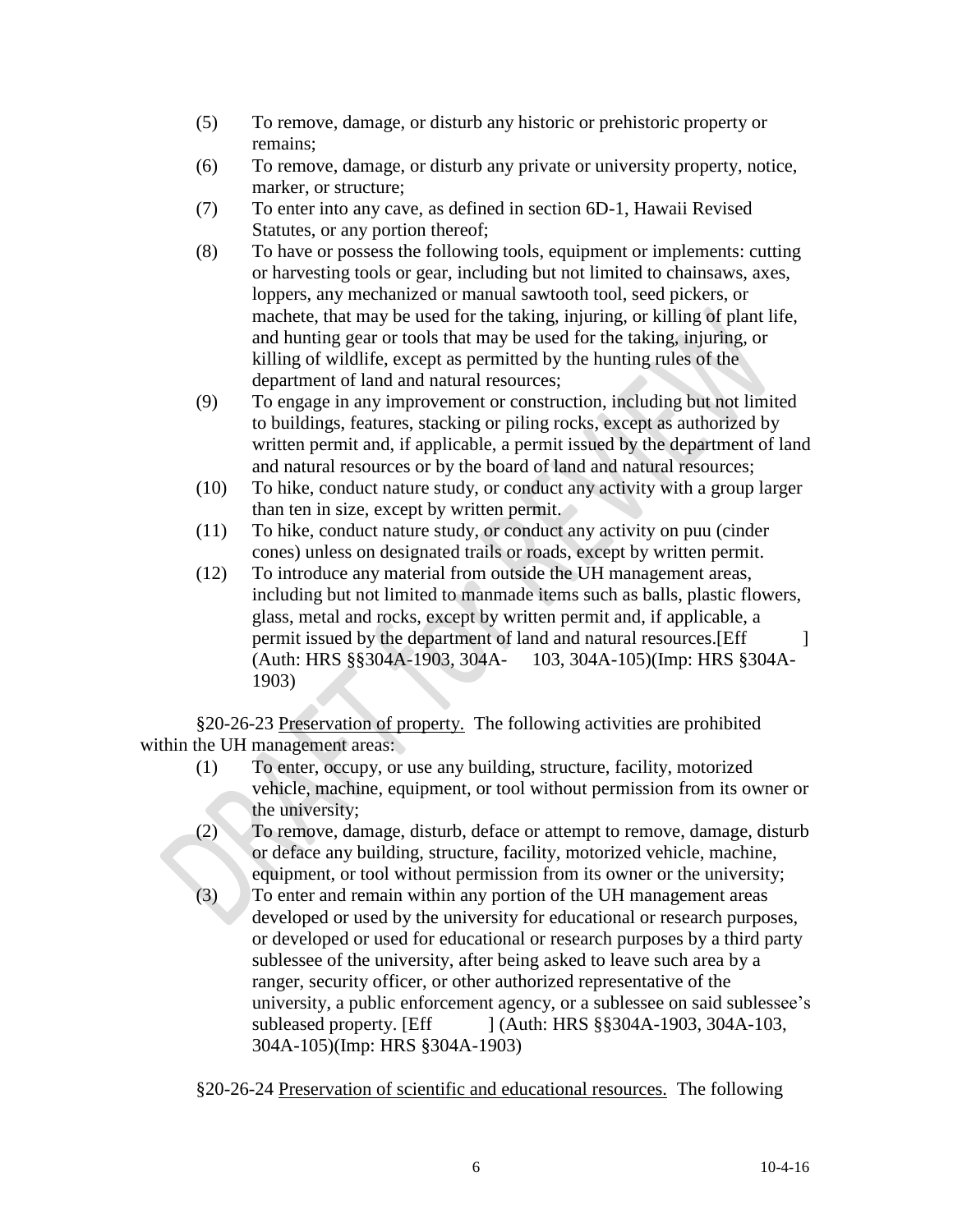activities are prohibited within the UH management areas:

- (1) The use of any electro-magnetic device, including but not limited to radio transmitters and cellular telephones, except for use in an emergency;
- (2) The use of wireless communication technologies, except for use in an emergency;
- (3) The use of artificial illumination, except for headlights on licensed motorized vehicles.
- (4) Conducting any other activity that materially interferes with the scientific and educational operations of the astronomical facilities or research equipment or with the protection of the scientific resources within the UH management areas. [Eff ] (Auth: HRS §§304A-1903, 304A-103, 304A-105)(Imp: HRS §304A-1903)

§20-26-25 Litter and sanitation. The following activities are prohibited within the UH management areas:

- (1) To litter, or to deposit any garbage, trash, refuse, waste material, or rubbish in any place other than receptacles provided for this purpose;
- (2) To deposit any bodily waste in areas without comfort stations without digging a hole and covering all signs of the waste;
- (3) To deposit any bodily waste within 200 feet of any body of water, building, road, or trail;
- (4) To leave or abandon a vehicle, any other large refuse such as refrigerators or stoves, household garbage or trash, or other forms of waste, debris, personal effects, or unattended items. [Eff ] (Auth: HRS §§304A-1903, 304A-103, 304A-105)(Imp: HRS §304A-1903)

§2-26-26 Fire use restrictions. The following acts are prohibited within the UH management areas:

- (1) To start or maintain a fire or deposit or discard any potential fireproducing material such as matches, cigarette butts, embers, or coals, except as otherwise provided in section 20-26-37;
- (2) To use any motorized vehicle, motorized equipment, internal combustion engines, or electric motors unless equipped with efficiently operating fire or spark arresting equipment. [Eff ] (Auth: HRS §§304A-1903, 304A- 103, 304A-105)(Imp: HRS §304A-1903)

§20-26-27 Explosives. The use or possession of fireworks, firecrackers, or explosive devices within the UH management areas is prohibited. [Eff ] (Auth: HRS §§304A-1903, 304A-103, 304A-105)(Imp: HRS §304A-1903)

§20-26-28 Firearms or other weapons. Firearms, bows and arrows, knives with blade length greater than three (3) inches, and other weapons are prohibited within the UH management areas, except when permitted by the hunting rules of the department of land and natural resources. The use and possession of any such weapons are subject to all applicable federal, state, and county statutes, ordinances, and rules. [Eff ] (Auth: HRS §§304A-1903, 304A-103, 304A-105)(Imp: HRS §304A-1903)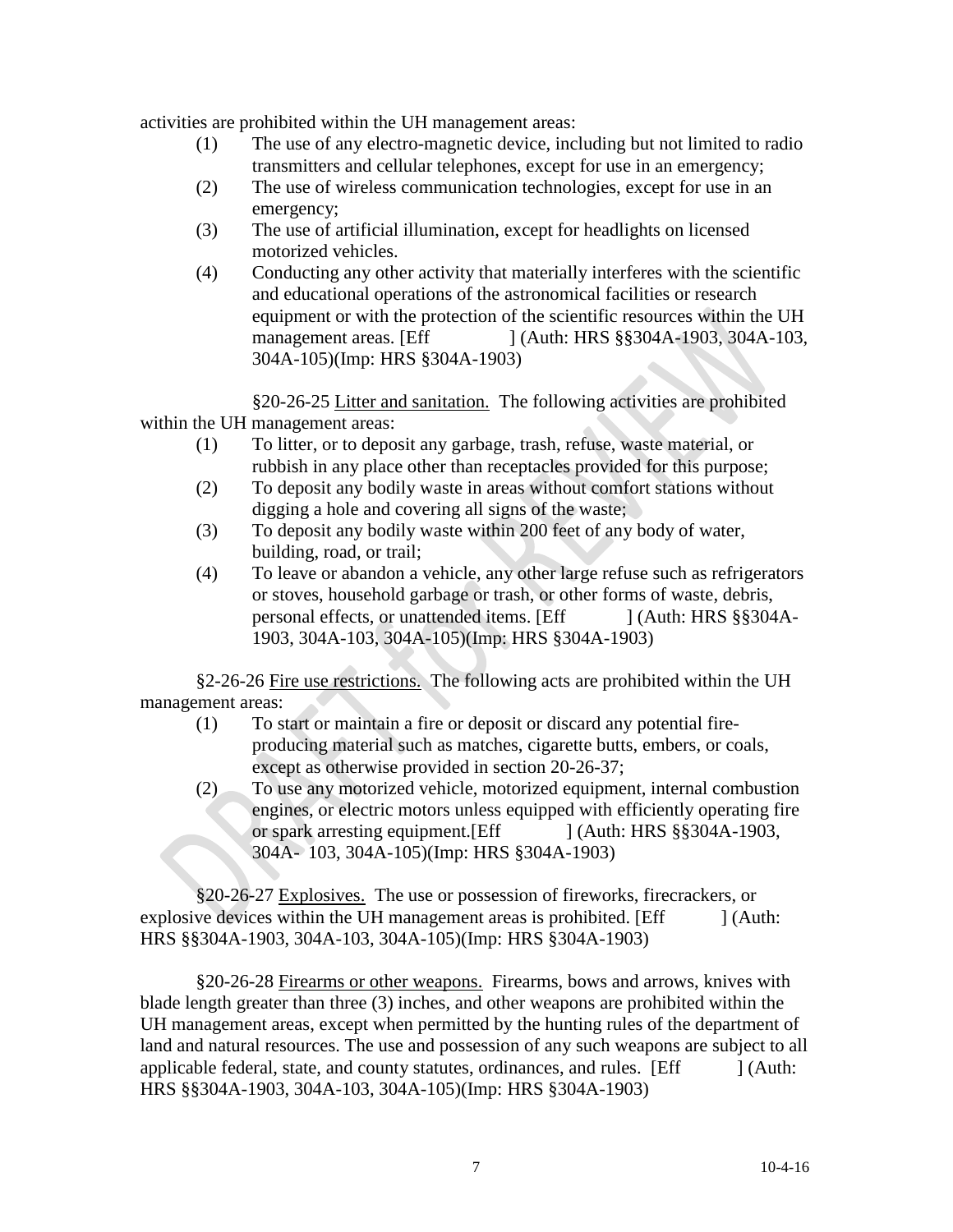§20-26-29 Vehicles and transportation. (a) The following acts are prohibited within the UH management areas:

- (1) To exceed posted speed limits;
- (2) To drive, operate, or use any motorized or non-motorized land vehicle in areas and on roads or trails unless designated for that use;
- (3) To launch or land an air conveyance of any shape or form including but not limited to aircraft, gliders, hang gliders, helicopters, balloons, parachutes, parasails, or other similar means of transportation in any portion of the UH management areas not designated for that purpose, including but not limited to roads or trails;
- (4) To park any motorized or non-motorized vehicle or trailer except in designated areas;
- (5) To operate any motorized or non-motorized vehicle in violation of existing state or county traffic regulations, including but not limited to having a valid vehicle license plate, registration and safety check as required;
- (6) To operate any motorized or non-motorized vehicle on a closed roadway or in violation of any usage restriction established pursuant to these rules;
- (7) To fail to comply with any posted sign or any posted equipment requirement based on roadway conditions (such as a requirement to use or carry tire chains when snow or ice is present or anticipated).

(b) The types of vehicles allowed above Halepōhaku shall be limited to those set forth in the comprehensive management plan, such as vehicles equipped with a functioning four wheel (4WD) drive system;

(c) Any vehicle or property left unattended within the UH management areas for longer than forty-eight (48) hours without prior written permission from the office of Maunakea management shall be considered abandoned. Any abandoned vehicle or property may be impounded or towed away at the expense of the owner. [Eff ] (Auth: HRS §§304A-1903, 304A-103, 304A-105)(Imp: HRS §304A-1903)

§20-26-30 Unmanned aerial vehicles, drones and air toys. The use or operation of unmanned aerial vehicles, drones, or air toys, including but not limited to kites, balloons, boomerangs, frisbees, gliders, rockets, and remote controlled models, is prohibited within the UH management areas. [Eff ] (Auth: HRS §§304A-1903, 304A-103, 304A-105)(Imp: HRS §304A-1903)

§20-26-31 Outdoor sports activities. Golfing, hitting or driving golf balls, and other outdoor sports activities involving balls or other items that could result in injury to others or damage to existing structures or equipment, or that are likely to be lost or misplaced, are prohibited within the UH management areas. [Eff ] (Auth: HRS §§304A-1903, 304A-103, 304A-105)(Imp: HRS §304A-1903)

§20-26-32 Hazardous materials. The introduction, use, disposal, release, spill, or transportation of hazardous materials is prohibited within the UH management areas, other than fuel or lubricants contained within a licensed motorized vehicle or as otherwise used in the ordinary course of lawful activities in a manner sanctioned by law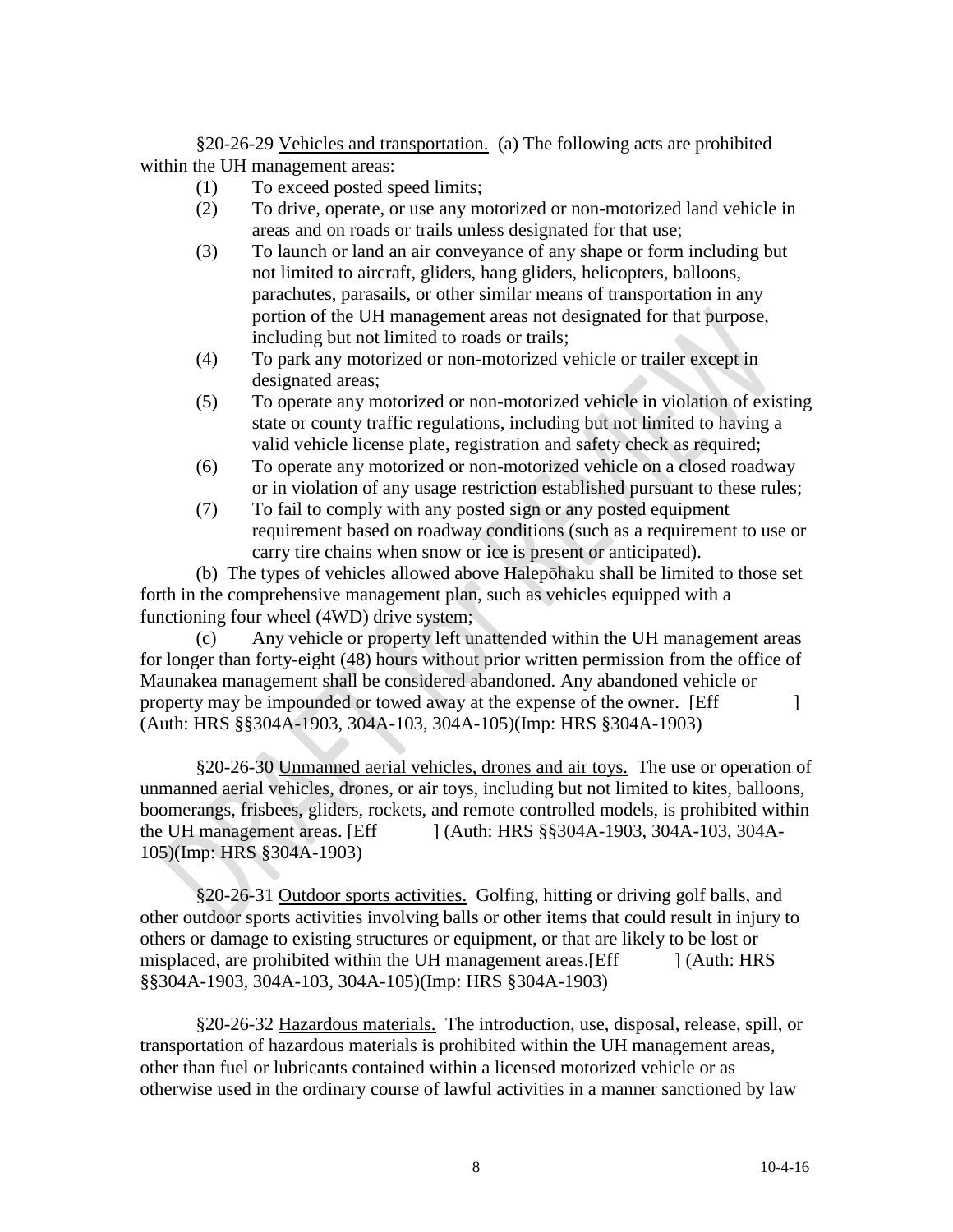and compliant with all applicable legal requirements. [Eff ] (Auth: HRS §§304A-1903, 304A-103, 304A-105)(Imp: HRS §304A-1903)

§20-26-33 Animals. (a) Dogs, cats, and other animals are prohibited within the UH management areas except for hunting dogs when permitted by department of land and natural resources hunting rules and legally authorized service animals.

(b) All dogs used for hunting shall be crated, caged, or leashed or otherwise under restrictive control during transportation while in transit at all times, to and from hunting areas in the UH management areas.

(c) Dogs, cats or other domestic animals, observed to be running at large or in the act of killing, injuring, or molesting humans, wildlife, or property, may be disposed of in the interest of public safety and the protection of resources. [Eff  $\qquad$  ] (Auth: HRS §§304A-1903, 304A-103, 304A-105)(Imp: HRS §304A-1903)

§20-26-34 Audio devices and noise. Creating noise or sound within the UH management areas, either vocally or otherwise, e.g., public address systems, radios, television sets, musical instruments, or use of any noise producing devices, e.g., electric generating plants or other equipment driven by motors or engines, in a manner and at times which creates a nuisance is prohibited. [Eff ] (Auth: HRS §§304A-1903, 304A-103, 304A-105)(Imp: HRS §304A-1903)

§20-26-35 Disorderly conduct. Disorderly conduct, as defined in section 711- 1101, Hawaii Revised Statutes, is prohibited within the UH management areas. [Eff ] (Auth: HRS §§304A-1903, 304A-103, 304A-105)(Imp: HRS §304A-1903)

§20-26-36 Use of drugs or alcohol. (a) The use or possession of narcotics and drugs is prohibited within the UH management areas, except the use or possession of drugs legally prescribed by a physician or lawful non-prescription medications used in accordance with applicable law.

 $(b)$  The use or possession of alcohol is prohibited in public areas. [Eff  $\qquad$  ] (Auth: HRS §§304A-1903, 304A-103, 304A-105)(Imp: HRS §304A-1903)

§20-26-37 Use of tobacco. The use of tobacco products is prohibited within the UH management areas. [Eff ] (Auth: HRS §§304A-1903, 304A-103, 304A-105)(Imp: HRS §304A-1903)

§20-26-38 Camping. Camping is prohibited within the UH management areas. [Eff ] (Auth: HRS §§304A-1903, 304A-103, 304A-105)(Imp: HRS §304A-1903)

§20-26-39 Access. (a) Roadway access control. Upon approval of the board of land and natural resources, a gate or other access control structure shall be installed as set forth in the comprehensive management plan to manage vehicular access to portions of the Mauna Kea Access Road within the UH management areas.

(b) Road closures or usage limitations.

(1) The board or its authorized representative may close or limit access to all or portions of the Mauna Kea Access Road within the UH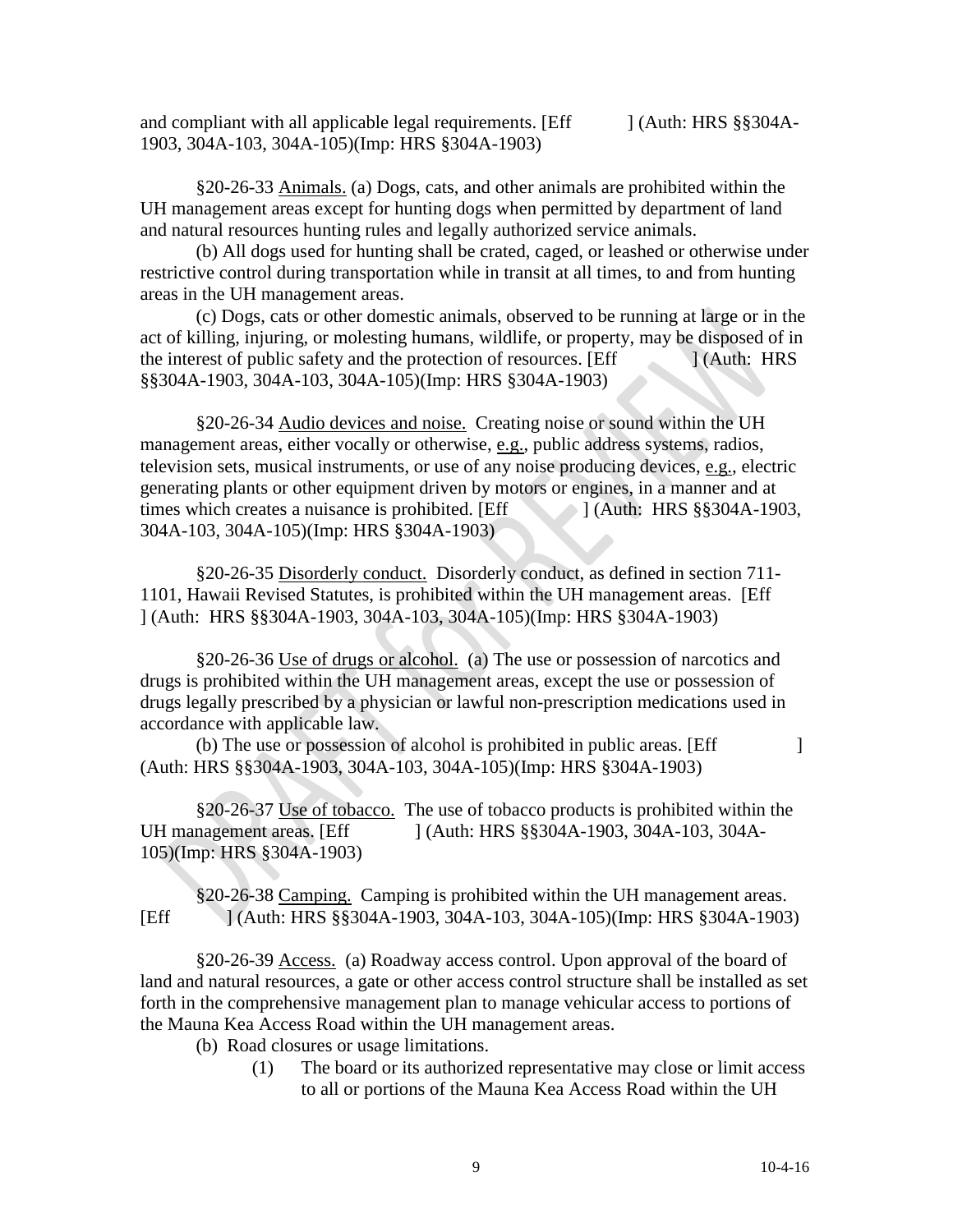management areas when needed for protection from hazardous conditions, including but not limited to inclement weather conditions, construction or maintenance activities on or near the roadway or at observatory sites, transportation of wide, heavy, or otherwise hazardous loads, or roadway congestion. Notice of road closures or usage limitations shall be provided through signage, road blocks, closed gates, or other means reasonably calculated to provide public notice of the location and extent of closure. The road shall remain closed until it is determined the hazardous condition no longer exists.

- (2) Access by private vehicles may be restricted for public safety and welfare, for the protection of resources, and to reduce congestion. Restrictions may include, but are not limited to, setting a maximum number of private vehicles allowed within the UH management areas at a time, restricting the areas in which private vehicles may operate, or utilizing shuttle vehicles in lieu of private vehicles.
- (3) No person shall operate a vehicle on a closed roadway or in violation of a usage restriction.

(c) Public access hours. Public access hours for the UH management areas shall be adopted as set forth in the comprehensive management plan after consultation with the department of land and natural resources. All persons shall abide by the officially posted signs designating public access hours. Being present within the UH management areas outside of public access hours without a written permit is prohibited.

- (d) Closing of areas.
	- (1) The board or its authorized representative may close any portion of the UH management areas as necessary or appropriate for the protection of the resources of the area or for the safety and welfare of persons or property, by posting appropriate signs indicating the duration, extent, and scope of closure.
	- (2) All persons shall abide by the officially posted signs designating closed areas. Being present in an area closed pursuant to this section without a written permit is prohibited.

(e) Public access conditions. The board or its authorized representative may establish conditions on access to the UH management areas to maintain public safety and welfare and protect resources. Conditions may include, but are not limited to, requiring execution of a liability waiver, setting standards of cleanliness for invasive species prevention**,** requiring compliance with protocols to prevent the accidental introduction of non-native species, or designating approved transportation methods. Conditions shall be published on the OMKM website. [Eff ] (Auth: HRS §§304A-1903, 304A-103, 304A-105) (Imp: HRS §304A-1903)

§20-26-40 Snow play. (a) Skiing, snowboarding, sledding, and other similar winter or snow sports may be restricted to maintain public safety and welfare, to prevent damage to resources, and to minimize conflicts among visitors. The use of devices that are not equipped with braking mechanisms or which do not provide directional control on snow or ice is prohibited.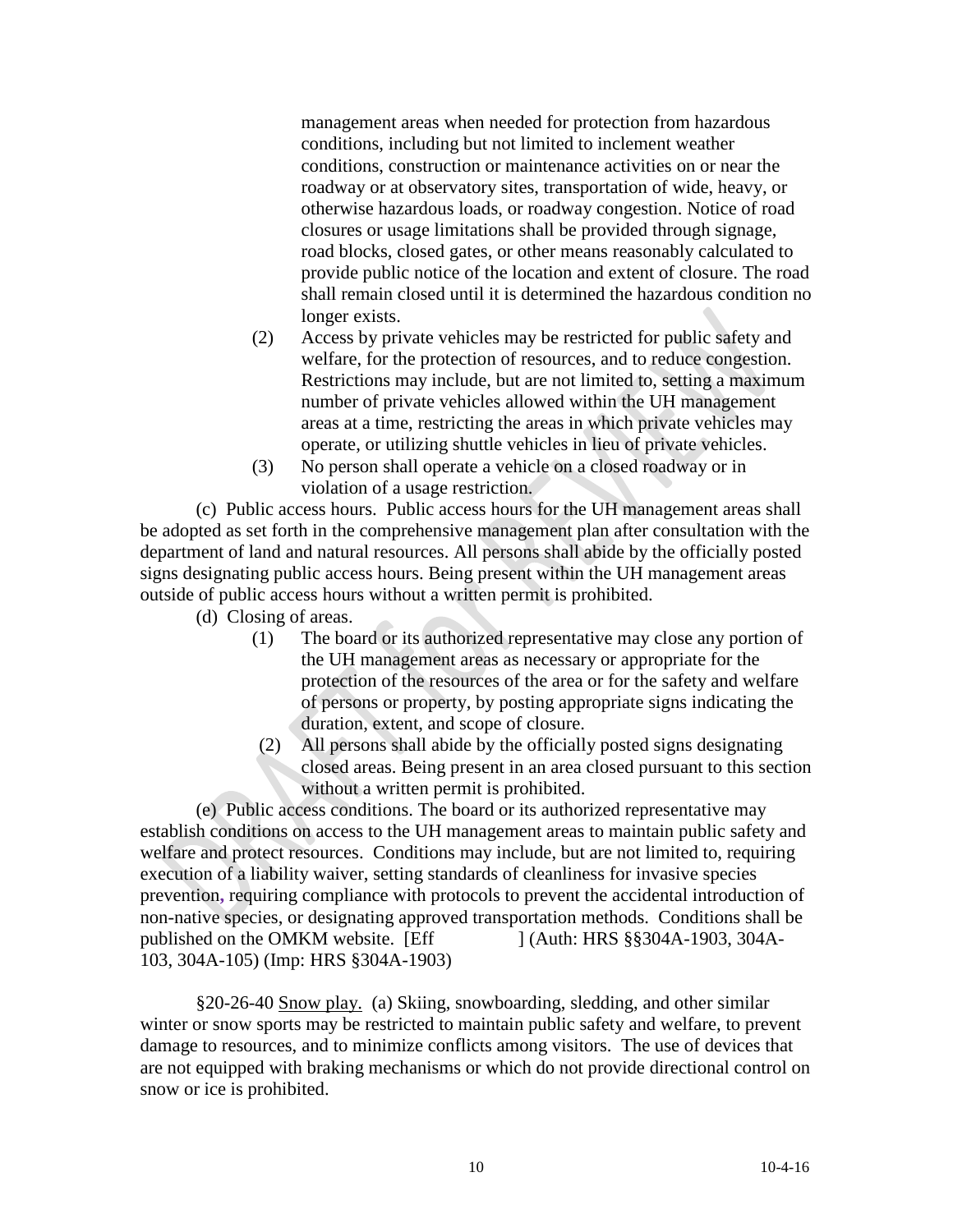(b) Skiing, snowboarding, sledding or other forms of snow recreation or snow activities may be prohibited in specific designated zones or areas in order to maintain public safety and welfare, and protect resources.

Formally or informally organized contests, meets, or competitions, snow play tours, or other similar events for skiing, snowboarding, sledding or other forms of snow recreation or snow activities are prohibited.

(d) Operating a snowmobile, an all-terrain vehicle, or other motorized vehicle used for snow recreation is prohibited anywhere in the UH management areas.

(e) Towing persons on skis, sleds, or other sliding devices by any motorized vehicle is prohibited. [Eff ] (Auth: HRS §§304A-1903, 304A-103, 304A-105)(Imp: HRS §304A-1903)

§20-26-41 Scattering of cremated remains. The scattering of cremated human remains is allowed within the UH management areas by written permit. [Eff ] (Auth: HRS §§304A-1903, 304A-103, 304A-105) (Imp: HRS §304A-1903)

§20-26-42 Interference with government function. The following acts are prohibited within the UH management areas:

- (1) To threaten, resist, intimidate, or intentionally interfere with a ranger, public enforcement agency officer, security officer or other individual engaged in the performance of official duties under the direction of the board or its authorized representative;
- (2) To disobey or refuse to heed the lawful instructions or orders of a ranger, public enforcement agency officer, or security officer engaged in the performance of official duties under the direction the board or its authorized representative to manage public access and movement, to maintain public safety and welfare or to protect resources;
- (3) To knowingly give a false or fictitious report or other false information: (i) to a person investigating an accident or violation of these rules, or
	- (ii) in an application for a permit; or
- (4) To knowingly give a false report for the purpose of misleading a ranger, public enforcement agency officer or security officer in the conduct of their official duties, or to make a false report that causes a response by a ranger, public enforcement agency officer or security officer or State or county officials to a fictitious event.

[Eff ] (Auth: HRS §304A-1903, 304A-103, 304A-105) (Imp: HRS § 304A-1903)

§20-26-43 Compliance with laws. All persons entering the boundaries of the UH management areas shall comply with all federal, state, and county laws, ordinances, and rules. [Eff ] (Auth: HRS §§304A-1903, 304A-103, 304A-105) (Imp: HRS §304a-1903)

[§§20-26-44 to 20-26-50 (Reserved).]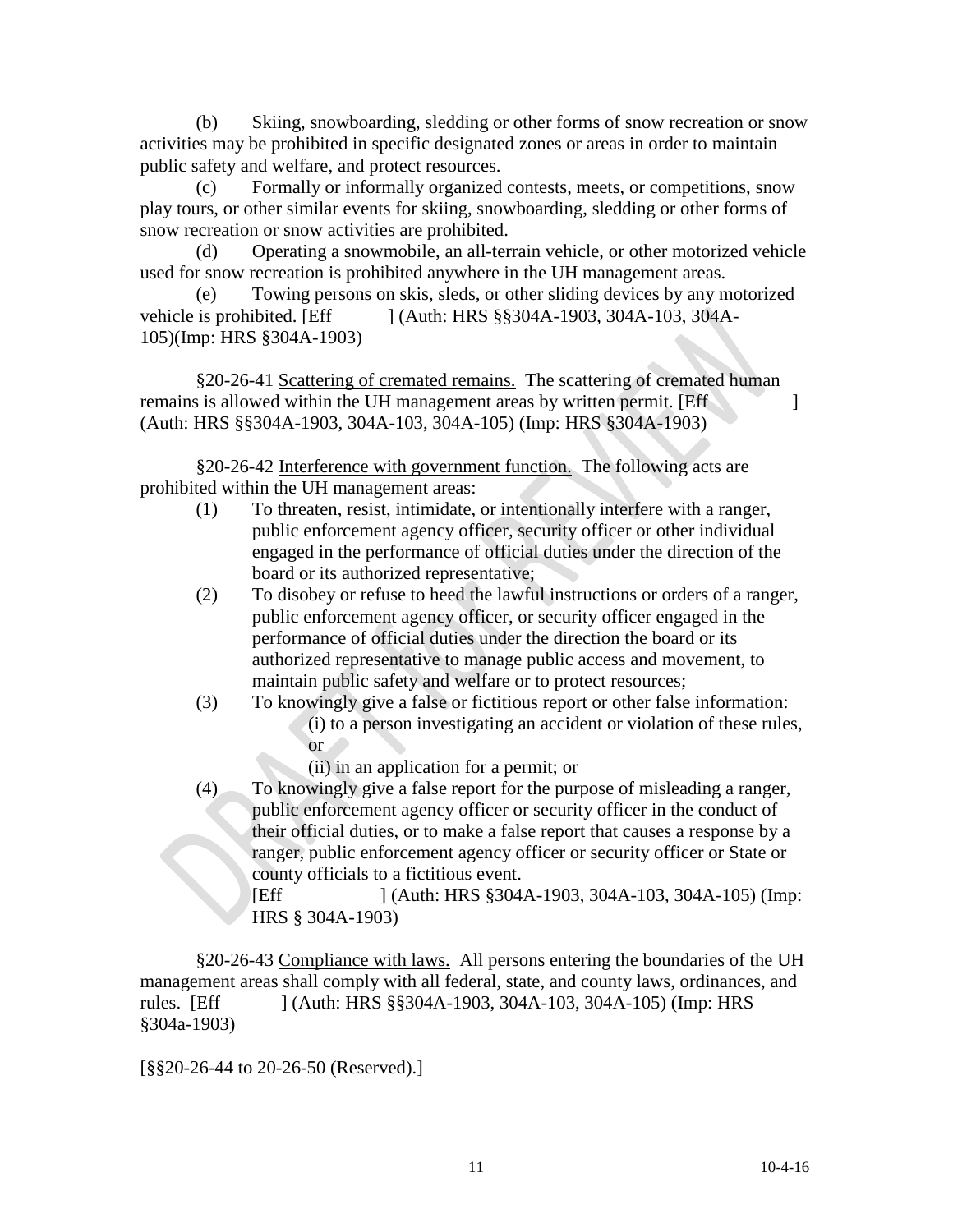## SUBCHAPTER 3

### COMMERCIAL ACTIVITIES

§20-26-51 Commercial activities generally. Soliciting or engaging in commercial activities of any kind within the UH management areas without a written permit is prohibited. [Eff ] (Auth: HRS §§304A-1903, 304A-103, 304A-105)(Imp: §304A-1903)

§20-26-52 Selling, advertising, and solicitation. (a) Selling of goods of any nature is prohibited within the UH management areas.

(b) Posting or distribution of commercial notices or advertising material of any nature, or soliciting the purchase or sale of goods or services, including but not limited to transportation, is prohibited within the UH management areas.

(c) Any commercial notice or advertising material soliciting the purchase or sale of goods or services for a commercial activity that has received a permit pursuant to these rules, including but not limited to transportation, shall conspicuously provide the permit number and the name of the permittee to whom the permit is issued.

[Eff ](Auth: HRS §§304A-1903, 304A-103, 304A-105)(Imp: §304A-1903).

[§§20-26-53 to 20-26-60 (Reserved).]

## SUBCHAPTER 4

### PERMITS FOR PUBLIC AND COMMERCIAL ACTIVITIES

§20-26-61 General provisions. (a) The board or its authorized representative may issue the following types of permits:

- (1) Group use;
- (2) Group use permits for public assemblies and meetings;
- (3) Research activities not otherwise permitted by, or excluded from, these rules;
- (4) Special use;
- (5) Commercial tour activity.
- (b) All permits shall be subject to the following provisions:
- (1) Permits shall be subject to denial, suspension, cancellation, or revocation or termination at any time by the board or its authorized representative upon violation of these rules or any conditions of the permit or any federal, state, or county statutes, ordinances, and rules, or for public safety reasons arising from weather or other natural or human-created conditions in the UH management areas.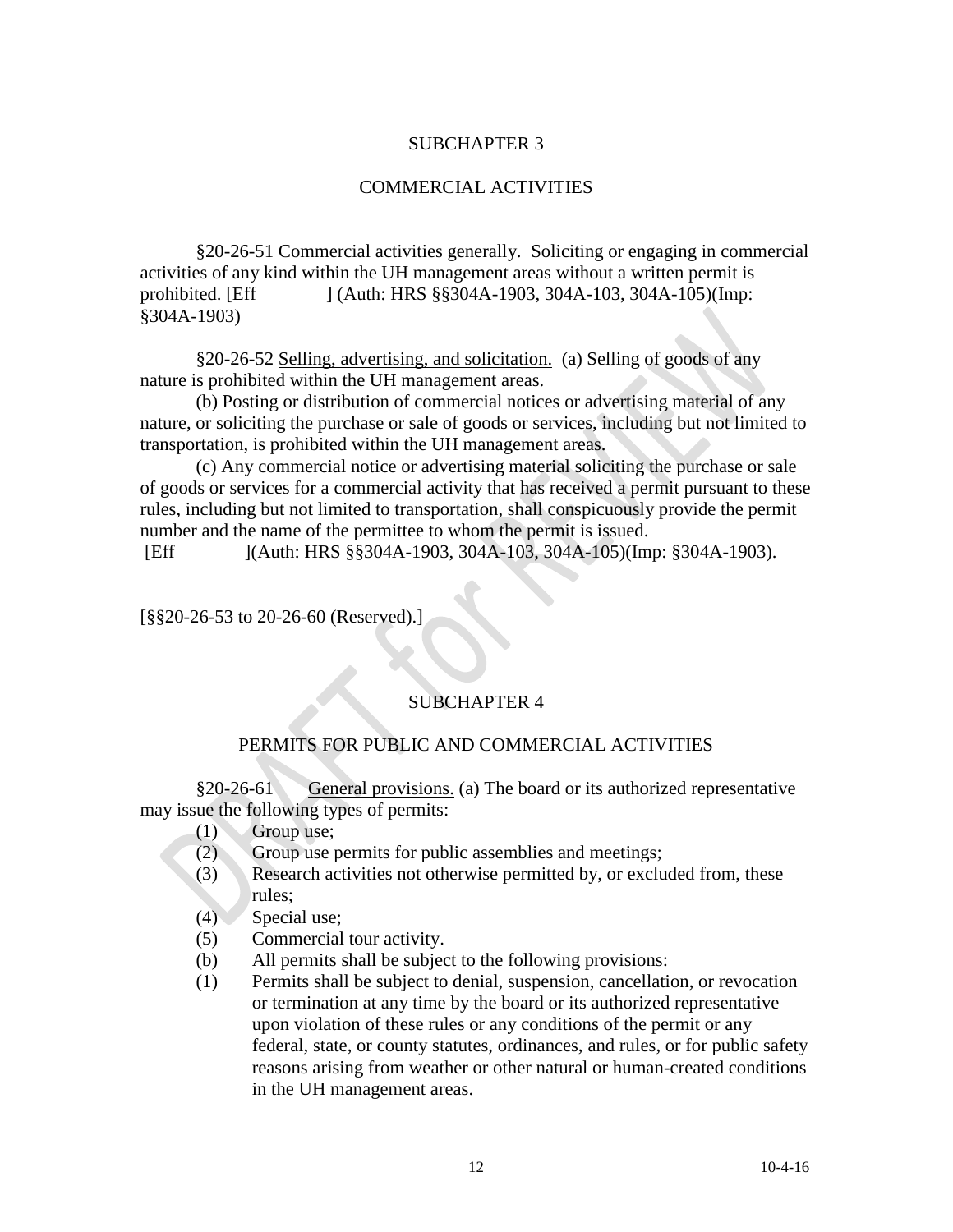- (2) Permits shall not be transferable.
- (3) Persons or organizations to which permits are issued shall be responsible for all conditions stipulated in the permit.
- (4) Only persons eighteen (18) years of age or older shall be eligible to be issued a permit.
- (5) The size of groups as well as the length of time any permit is in effect may be limited.
- (6) All payments of fees and charges, as established under section 20-26-6, shall be in U.S. funds, and by postal money order, bank money order, or credit card, provided that personal or business checks may be used to pay for activities that will occur thirty (30) or more days after the date of payment.
- (7) Permits shall be subject to such other procedures, terms and conditions as may be established from time to time by the board or its authorized representative to carry out the provisions of chapter 304A, Hawaii Revised Statutes, this chapter, or any applicable federal, state, or county statute, ordinance, or rule. Conditions may include, but are not limited to, restricting access for children under sixteen (16) years of age, requiring execution of a liability waiver, setting standards of cleanliness for invasive species prevention**,** requiring compliance with protocols to prevent the accidental introduction of non-native species, or designating approved transportation methods.
- (8) All permittees shall, upon request, show the permit to any ranger, public enforcement agency officer, security officer, or other person authorized by the university to manage and regulate public and commercial activities within the UH management areas.
- (9) For activities that also involve the use of the adjacent Mauna Kea Ice Age Natural Area Reserve or Mauna Kea Forest Reserve, permit applicants, if required, shall obtain a permit from the department of land and natural resources.
- (10) Permits shall not create a property interest in favor of the permittee of an unrestricted use of the UH management areas.

(c) Permit applications shall be submitted in the form prescribed by the OMKM. The board or its authorized representative may determine numbers of permits to be issued based on consideration of impacts of permitted activities on resources, and public safety and welfare.

(d) Permits may be denied, canceled or terminated at any time without advance notice when:

- (1) A state of emergency is declared by the Governor or other proper authority;
- (2) Natural or civil disturbances occur or threaten to occur, including, but not limited to, tsunamis, floods, earthquakes, storms, riots, demonstrations, and employee strikes;
- (3) The permittee violates permit conditions or provisions of this chapter;
- (4) The permitted activity damages or threatens serious damage to the integrity of the resources of the UH management areas or threatens the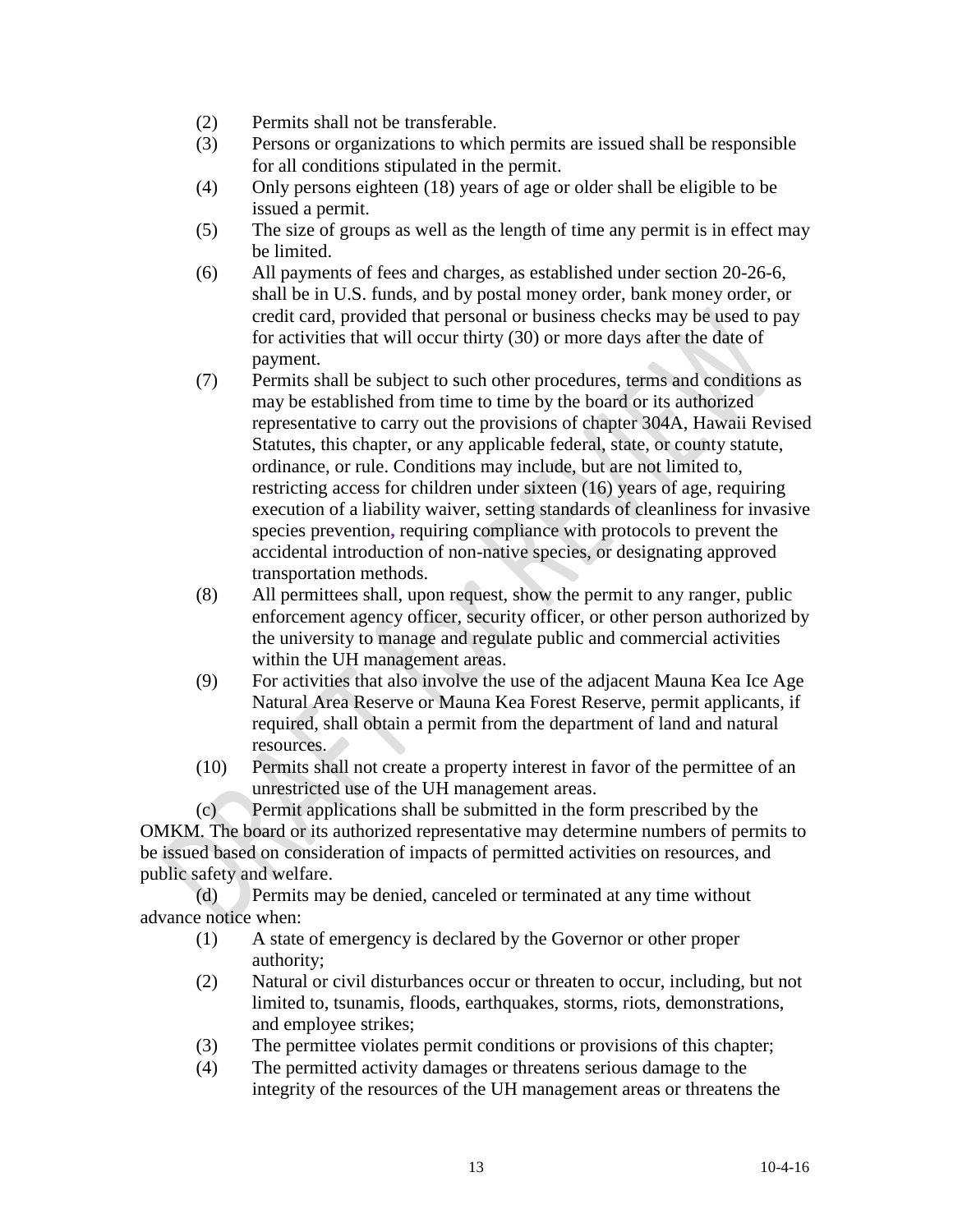safety of the permittee or the general public;

- (5) Fees are not paid when required; or
- (6) Applicant's prior record or conduct within the UH management areas is contrary to university or department of land and natural resources' policy to protect the resources of the UH management areas, including but not limited to failure to respond to official notices to cease and desist.

(e) The board or its authorized representative may impose fines for failure to comply with the terms of the permit.

[Eff ](Auth: HRS §§304A-1903, 304A-103) (Imp: §304A-1903)

§20-26-62 Group use permits generally. (a) Any group larger than ten (10) members shall be required to obtain a group use permit.

(b) Applications for group use permits shall identify the maximum size of the group and the planned day and duration of the group activity and shall be submitted at least fifteen (15) calendar days in advance of the date the permit is to be in effect.

(c) Applications for group use permits shall be evaluated for compatibility with the functions and purpose of the UH management areas, for consistency with existing approved management plans, for the potential effect on the surrounding resources, the existing facilities, and the public's use of the UH management areas, for compatibility with existing approved uses, for compatibility with scheduled or ongoing construction, repairs, or maintenance activities, and the applicant's prior record of noncompliance with permit conditions or of violations. Additional information from the applicant may be required to make this evaluation. Failure to provide additional information when requested shall be grounds for permit denial.

(d) Permittee at its own cost may be required to provide security or first aid/cardiopulmonary resuscitation (CPR)-certified personnel in the interest of public safety and welfare and for the protection of property, when the number of persons under the permit is twenty (20) or more.

(e) Fees may be assessed in accordance with section 20-26-6 and additional terms and conditions necessary to protect the resources of the UH management areas and to protect safety and welfare may be imposed. Conditions may include but not limited to insurance and licensing requirements, and loading restrictions. [Eff ] (Auth: HRS §§304A-1903, 304A-103, 304A-105)(Imp: HRS §304A-1903)

§20-26-63 Group use permits for public assemblies and meetings. (a) Public assemblies, meetings, gatherings, demonstrations, parades, and other such events, resulting in assemblies of ten (10) or more persons, are allowed in the UH management areas, provided a permit for such event has been issued by the board or its authorized representative.

(b) An application for such a permit shall set forth the name of the applicant, the date, time, duration, nature, and place of the proposed event, an estimate of the number of persons expected to attend, a statement of equipment or facilities to be used and any other information required by the permit application form. Permittees shall display a copy of the application containing the required information in plain view during the event at the permitted location.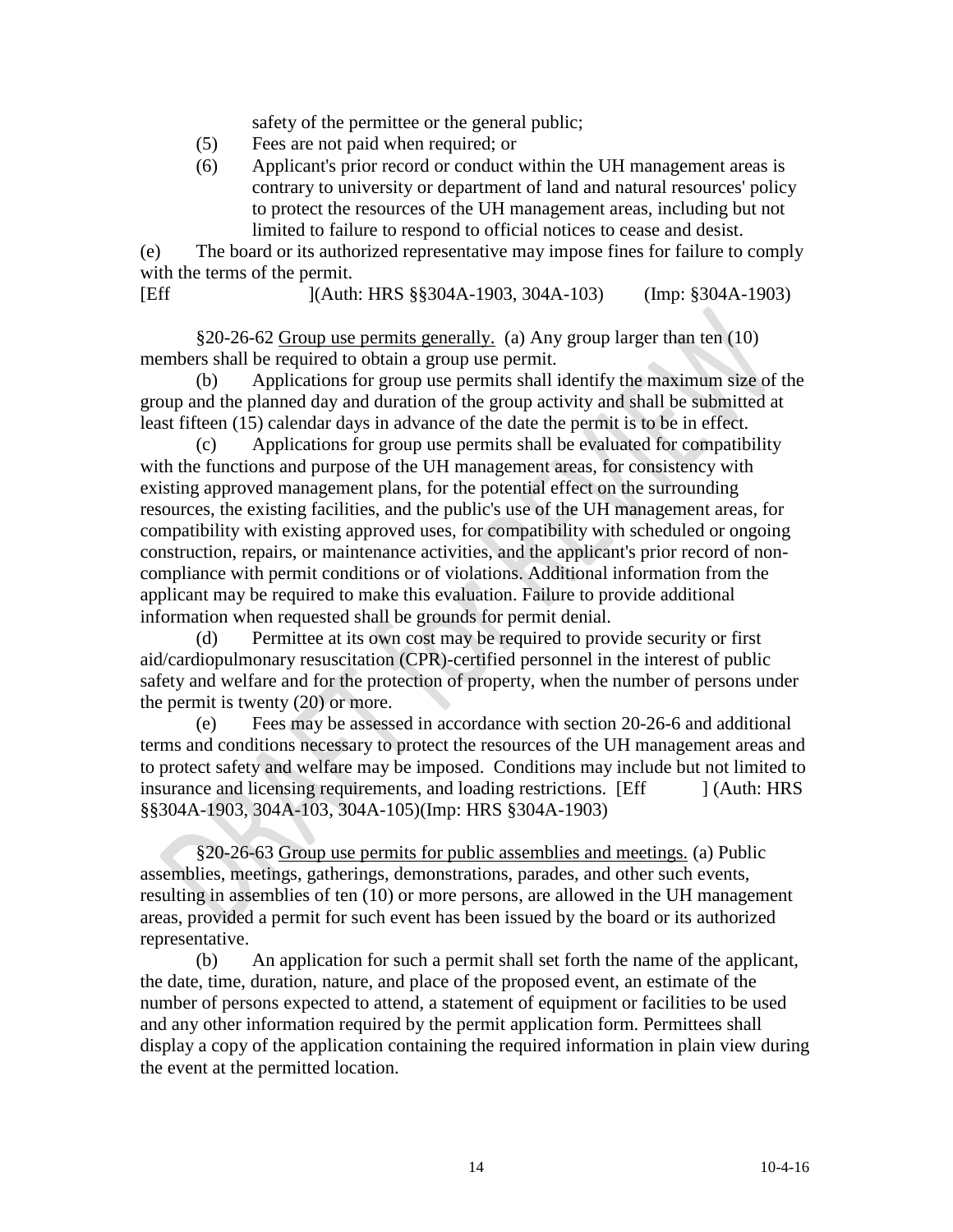(c) The board or its authorized representative shall, without unreasonable delay and provided an application is submitted with reasonable timeliness, issue a permit on proper application, unless:

- (1) A prior application for a permit for the same time and place has been made that has been or will be granted and the activities authorized by that permit do not reasonably allow multiple occupancy of that particular location;
- (2) It reasonably appears that the event will present a clear and present danger to the public health or safety; or
- (3) The event is of such nature or duration that it cannot reasonably be accommodated in the particular location applied for, considering such things as probable damage to the UH management areas and their resources or facilities, interference with existing approved uses, or impairment of public use facilities or services of university sublessees, concessionaires or contractors.

(d) If a permit is denied, the applicant shall be informed in writing, with the reason(s) for the denial set forth.

 (e) The permit may contain such conditions as are reasonably consistent with protection and use of the UH management areas for the purposes for which the areas are managed. It may also contain reasonable limitations on equipment to be used and the time and area within which the event is allowed.

No permit shall be allowed for a period in excess of seven consecutive days, provided that a permit may be extended for a like period, upon a new application, unless another applicant has previously requested use of the same location for the same time period and multiple occupancy of that location is not reasonably possible.

(g) No person shall engage in activities covered under this section so as to obstruct or impede public or vehicular access, or harass visitors to the UH management areas, either verbally or with physical contact.

 (h) Should the number of applications for a permit exceed the available area at a particular location and time, the board or its authorized representative reserves the right to allocate spaces for which permit applications were received in the board or its authorized representative's sole discretion, on the basis of a shared use concept.

(i) A permit may be revoked under any of the conditions listed in subparagraph (c) of this section that constitute grounds for the denial of a permit. Such a revocation shall be made in writing, with the reason(s) for revocation clearly set forth, except under emergency circumstances, when an immediate verbal revocation or suspension of the permit may be made, to be followed by written confirmation within seventy-two (72) hours.

(j) Violation of the terms and conditions of a permit issued in accordance with this section may result in the suspension or revocation of the permit.

```
[Eff ] (Auth: HRS §§304A-1903, 304A-103, 304A-105)(Imp: HRS §304A-1903)
```
§20-26-64 Research permits. (a) Research permits may be issued to engage in activities for scientific, educational, or management purposes, that may otherwise be prohibited by this chapter.

(b) Applications for research permits shall adequately describe the planned research activity, including but not limited to the scope, duration, and location of the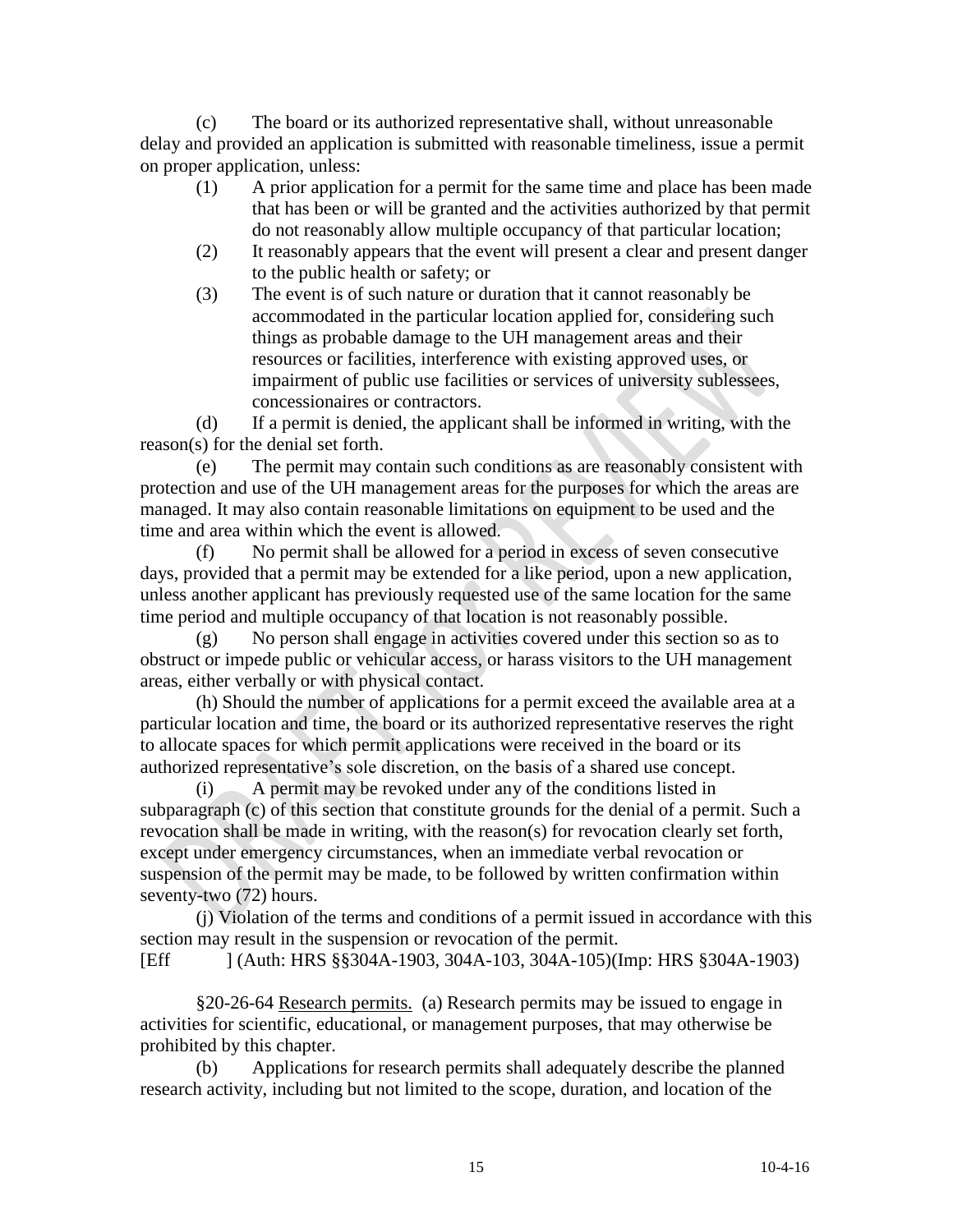research and shall be submitted at least one hundred twenty (120) calendar days in advance of the date the permit is to be in effect.

(c) Applications for research shall be evaluated for duplication with existing or previously approved research, for compatibility with the functions and purpose of the UH management areas, for consistency with existing approved management plans, for the potential effect on the surrounding resources, the existing facilities, and the public's use of the UH management areas, for compatibility with existing approved uses, and the applicant's prior record of non-compliance with permit conditions or of violations. Additional information may be required from the applicant to make this evaluation. Failure to provide additional information when requested shall be grounds for permit denial.

(d) Fees may be assessed in accordance with section 20-26-6 and additional terms and conditions necessary to protect the resources of the UH management areas and to protect safety and welfare may be imposed. [Eff ] (Auth: HRS §§304A-1903, 304A-103, 304A-105)(Imp: HRS §304A-1903)

§20-26-65 Special use permits. (a) Special use permits may be issued to engage in activities otherwise prohibited by this chapter.

(b) Special uses are all types of uses, other than group use, group use for public assemblies and meetings, research, and commercial tour activities, which are considered compatible with the functions and purpose of the UH management areas and are consistent with the approved management plans for the UH management areas.

(c) Applications for special use permits shall adequately describe the planned use, including but not limited to the scope, duration, and location of the activity, and shall be submitted at least thirty (30) calendar days in advance of the date the permit is to be in effect.

(d) Each special use permit application shall be evaluated on its own merits for compatibility with the functions and purpose of the UH management areas, for consistency with existing approved management plans, for the potential effect on the surrounding resources, the existing facilities, and the public's use of the UH management areas, for compatibility with existing approved uses, for compatibility with scheduled or ongoing construction, repairs, or maintenance activities, and the applicant's prior record of non-compliance with permit conditions or of violations. Additional information may be required from the applicant to make this evaluation. Failure to provide additional information when requested shall be grounds for permit denial.

(e) Fees may be assessed in accordance with section 20-26-6 and additional terms and conditions necessary or appropriate to protect the resources of the UH management areas and to protect safety and welfare may be imposed. [Eff ] (Auth: HRS §§304A-1903, 304A-103, 304A-105)(Imp: HRS §304A-1903)

§20-26-66 Commercial tour activity permits. (a) Commercial tour activity permits for conducting commercial tours or transporting passengers for hire within the UH management areas may be issued for a period not to exceed five (5) years.

(b) Permits for commercial tours or passenger transportation for hire may be issued on such terms and conditions as shall be determined by the board or its authorized representative. Applications for commercial tour or passenger transportation permits shall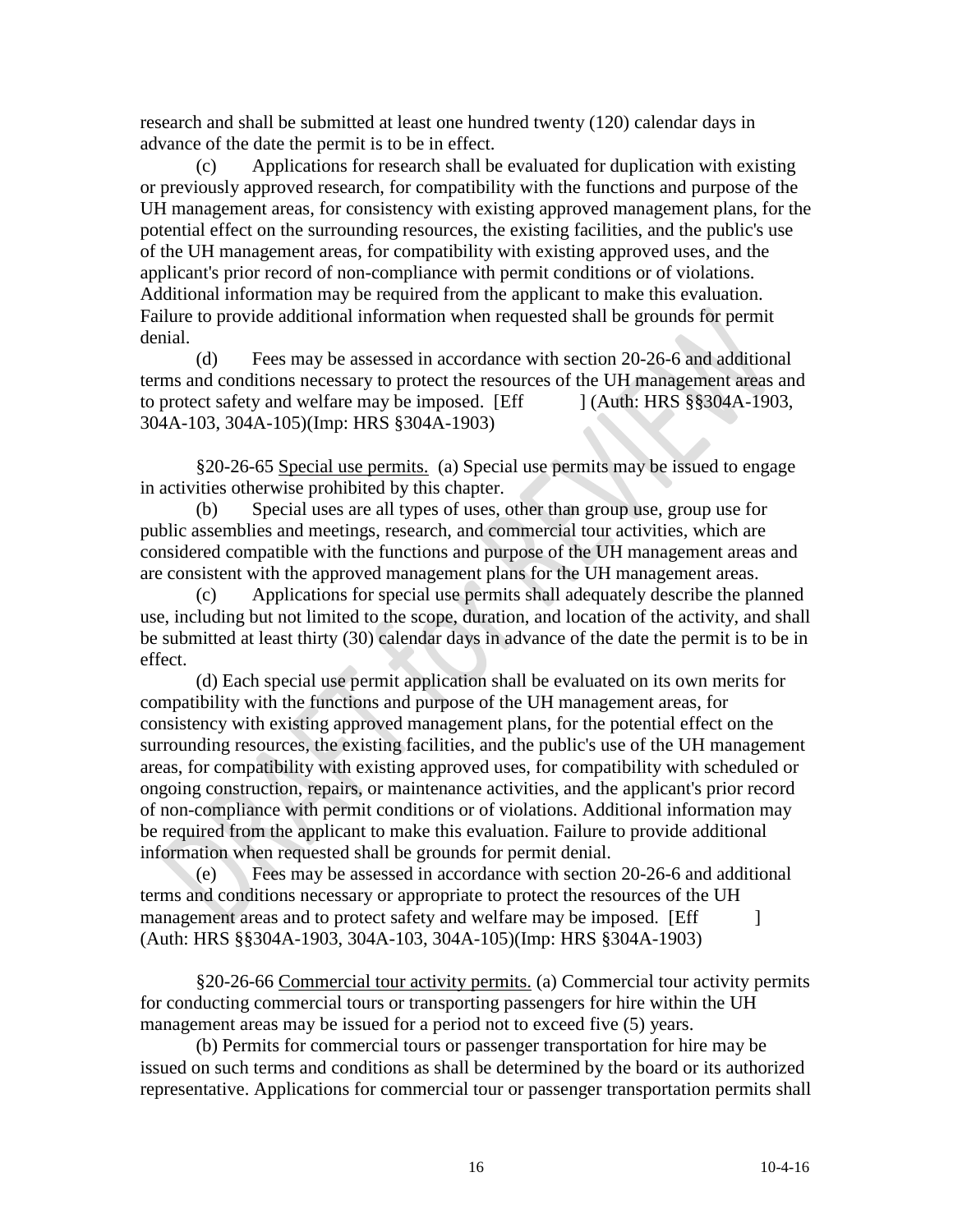adequately describe the proposed commercial tour or transportation activity, including but not limited to the permit duration, the area of use, and the proposed activity. The application shall include at a minimum the requested frequency of visitation, e.g., once a week, daily, etc., the maximum number of persons per visit, the number and size of the commercial transport vehicle(s), the times of access to the UH management areas and length of stay, the nature and theme of the tour, and seasonal or weather restrictions. Applications shall be submitted at least ninety (90) calendar days in advance of the date the permit is sought to be in effect.

(c) Each permit application shall be evaluated on its own merits for compatibility with the functions and purpose of the UH management areas, for consistency with existing approved management plans, for the potential effect on the surrounding resources, the existing facilities and infrastructure, and the public's use of the UH management areas, for compatibility with existing approved uses, for compatibility with scheduled or ongoing construction, repairs, or maintenance activities, and the applicant's prior record of non-compliance with permit conditions or of violations. In addition, each permit application shall also be evaluated for the quality of the educational aspects of the activity, the comprehensiveness of planned staff training, the inclusion of safety protocols, and the extent to which additional practices are incorporated to ensure customer and public safety and welfare and to protect the resources of the UH management areas. Additional information may be required from the applicant to make this evaluation. Failure to provide additional information when requested shall be grounds for permit denial.

(d) If the number of applicants determined to be qualified for commercial tour or passenger transportation permits in accordance with the process described in subparagraph (c) of this section exceeds the total number of permits available for issuance, permits shall be allocated among the qualified applicants by drawing or lottery.

(e) The board or its authorized representative may elect to manage commercial tour activities through issuance of one or more concession agreements in lieu of, or in addition to, commercial tour activity permits. Any such concession agreements shall be consistent with these rules and applicable law.

(f) The board or its authorized representative may enter into an agreement with another public agency to manage commercial tour activities and transportation of passengers for hire within the UH management areas, on such terms and conditions deemed appropriate, which shall be consistent with these rules and applicable law. Such an agreement may be in lieu of, or in addition to, written permits or concession agreements for such purposes.

(g) Fees may be assessed in accordance with section 20-26-6 and additional terms and conditions necessary or appropriate to reduce congestion, protect the resources of the UH management areas and protect safety and welfare may be imposed, including but not limited to insurance and licensing requirements, and loading restrictions.

(h) Commercial tour activity permits in force as of the effective date of these rules shall remain in effect through their stated expiration dates or such earlier termination date as may apply in accordance with their terms. Upon expiration, any future application shall be submitted in accordance with these rules. [Eff ] (Auth: HRS §§304A-1903, 304A-103, 304A-105) (Imp: HRS §304A-1903)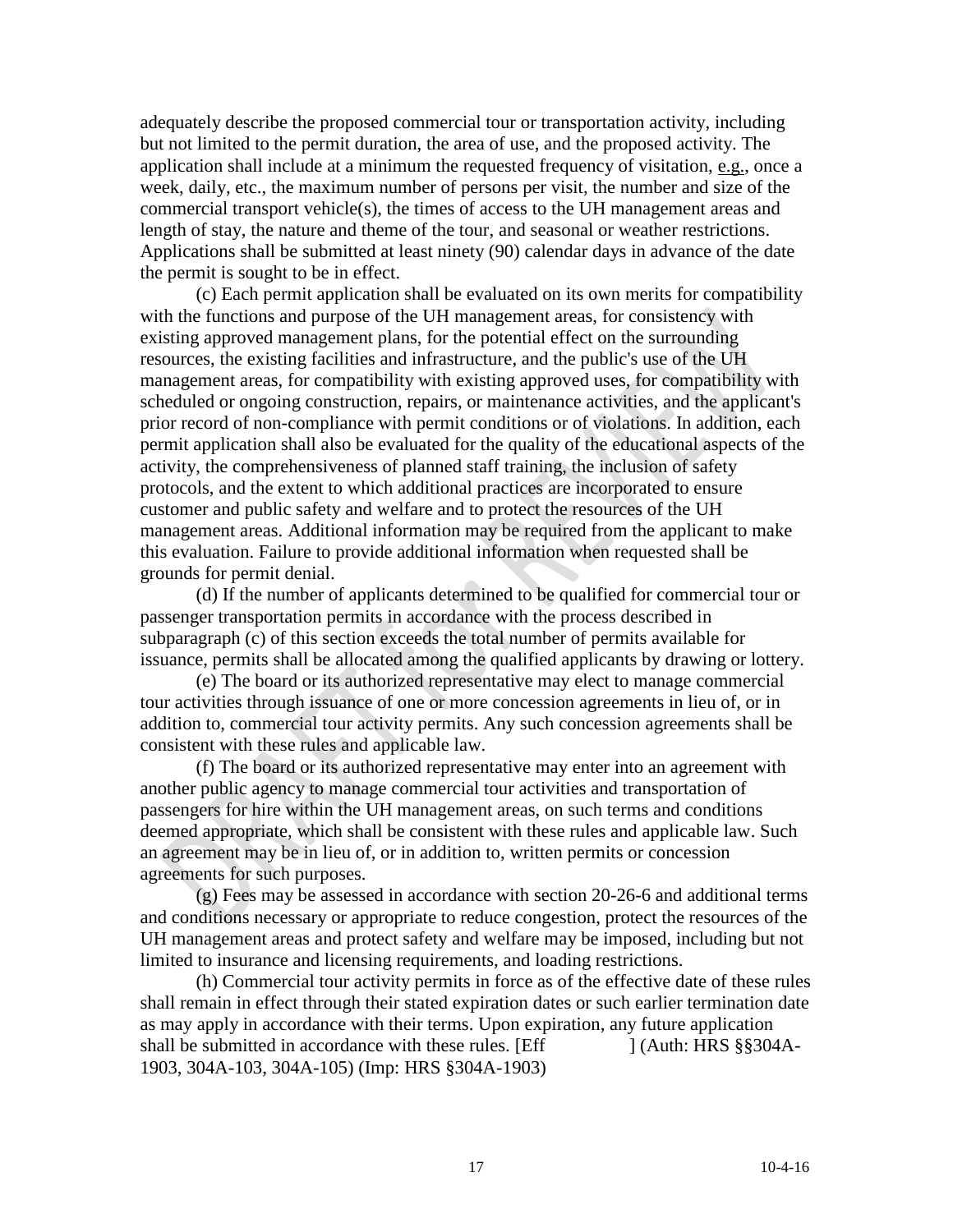§20-26-67 Commercial film and recordings. (a) Use for commercial purposes of video, digital, film, still photography, or any other visual and audio recordings taken within the UH management areas is prohibited without a written permit issued by the state film office of the department of business, economic development and tourism.

(b) The OMKM shall review all permit applications involving the UH management areas that are submitted to the state film office of the department of business, economic development and tourism. The OMKM shall recommend approval or denial of each permit application, may require specific conditions, and may request fees or deposits to cover administrative and personnel expenses or potential damages to resources associated with the proposed activity.

[Eff ](Auth: HRS §§304A-1903, 304A-103, 304A-105)(Imp: §304A-1903)

§20-26-68 Period of validity and renewal of permit. (a) Permits shall be valid for the term set forth therein, as established by the board or its authorized representative. Upon expiration of the stated term, the permit and all rights of the permittee thereunder shall automatically terminate.

(b) No permit shall be renewed unless the permittee has submitted a timely application to renew the permit, all the conditions or covenants of the original issuance, including but not limited to the requirement of prompt payment of fees or charges, have been met, and the rules governing the UH management areas have been fully complied with.

(c) The renewal of an existing permit is discretionary, and applications for renewal of an existing permit shall be evaluated by the criteria provided in these rules for the issuance of new permits.

[§§20-26-69 to 20-26-70 (Reserved).]

### SUBCHAPTER 5

#### ADMINISTRATION AND ENFORCEMENT

§20-26-71 Purpose of subchapter; statement of policy. This subchapter shall govern the university's practices and procedures relating to the administrative proceedings for civil violations of these rules and the assessment of administrative sanctions for such violations. This subchapter shall effectuate and carry out the purposes and policies of section 304A-1903, Hawaii Revised Statutes, and these rules, and shall be construed and interpreted in the manner most favorable to the promotion of justice, expeditious processing and cost-effective resolution in every case involved. [Eff

](Auth: HRS §§304A-1903, 304A-103, 304A-105)(Imp: §§304A-1903, 304A-1904)

§20-26-72 Applicability. (a) This subchapter shall apply to violations of these rules and to violations of the conditions of permits issued pursuant to these rules.

(b) Any criminal prosecution against a person shall not preclude the university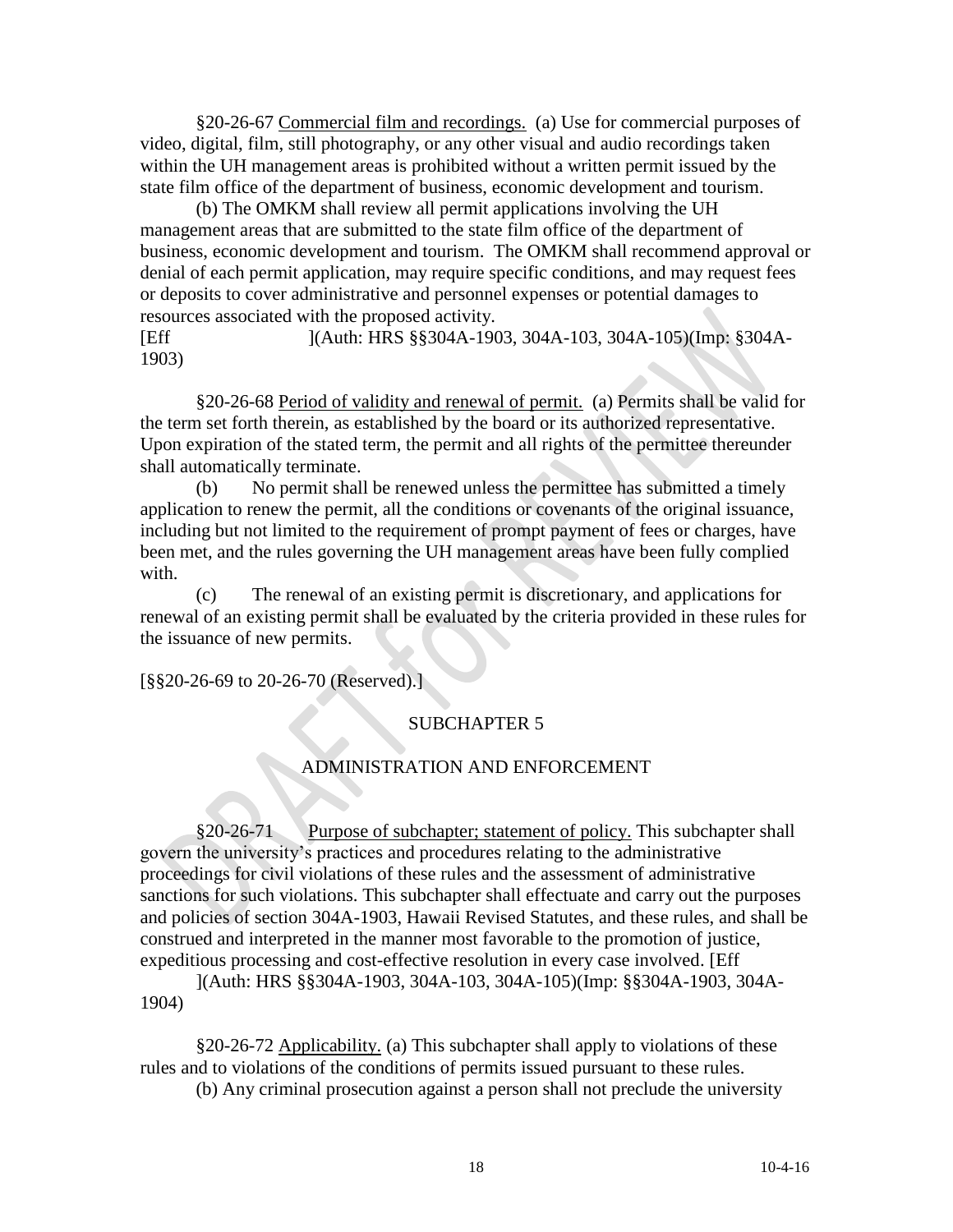from imposing administrative sanctions pursuant to this subchapter against the same person for any civil violation committed in the same course of conduct.

(c) Any administrative proceeding against a person under this subchapter shall not preclude the state from pursuing a separate criminal prosecution against the same person for a criminal offense committed in the same course of conduct. [Eff

](Auth: HRS §§304A-1903, 304A-103, 304A-105)(Imp: §§304A-1903, 304A-1904)

§20-26-73 Penalties, administrative fines and other administrative sanctions. (a) The board or its authorized representative shall have the power to impose one or more of the following sanctions for violations of these rules or of the conditions of a permit issued pursuant to these rules:

- (1) Immediate expulsion from the UH management areas;
- (2) Exclusion from the UH management areas for a specified period or until the violation has been corrected;
- (3) An administrative fine determined in accordance with subparagraph (b) of this section;
- (4) A monetary assessment to recover costs of mitigation or restoration required as a result of the violation and to recover the costs of enforcement proceedings;
- (5) Revocation or suspension of a permit;
- (6) Imposition of additional permit conditions.
- (b) Administrative fines shall be established by the board as follows:
- (1) For a first violation, not more than \$2,500;
- (2) For the second violation within five (5) years of a previous violation, not more than \$5,000:
- (3) For the third violation within five years of a previous violation and any subsequent violation, not more than \$10,000.

The board may establish a more detailed schedule of administrative fines for specified infractions, subject to the limitations set forth in this subparagraph.

(c) For parking violations, the driver or the registered owner of the motorized vehicle, or both, shall be subject to the applicable penalties described in above.

(d) All administrative fines and cost assessments shall be paid to the office of Maunakea management, in the form and manner outlined in the notice of violation. [Eff ](Auth: HRS §§304A-1903, 304A-103, 304A-105)(Imp: §§304A-

1903, 304A-1904)

§20-26-74 Notice of violation; issuance, service and amendment. (a) A written notice of violation shall be issued to any person who is charged with having violated these rules or having violated the conditions of a permit issued pursuant to these rules.

(b) Any person cited pursuant to subsection (a) above shall be required to answer to the notice of violation and any citation contained therein, and to submit to administrative proceedings conducted pursuant to this subchapter.

(c) Issuance and service of the notice of violation may be conducted by any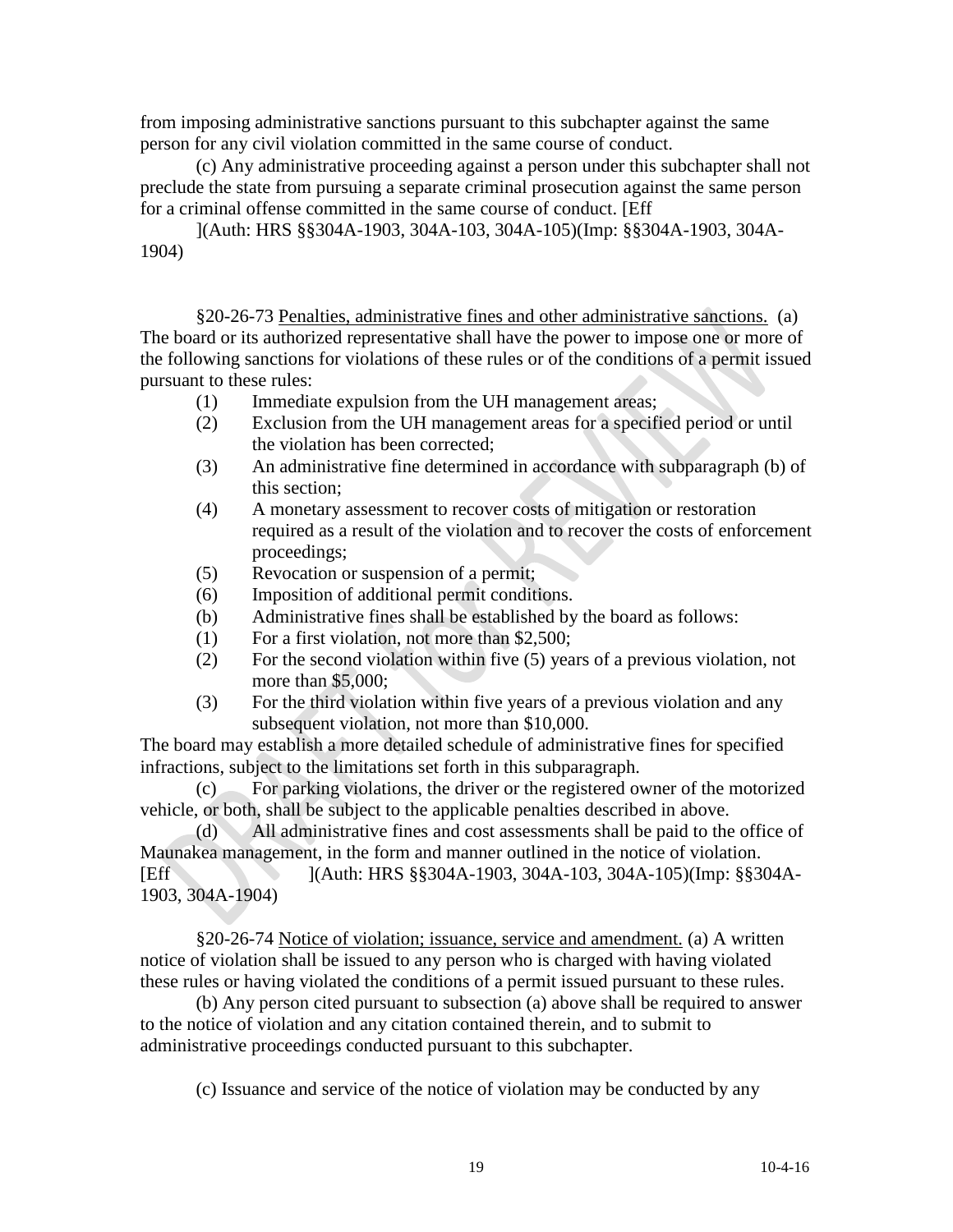person authorized by the board or its authorized representative to do so, and may be effectuated by one of the following methods:

- (1) By personal service on the respondent, with or without the respondent's signature acknowledging the service;
- (2) By certified mail, return receipt requested, to the respondent's last known address;
- (3) If the respondent is a domestic or foreign corporation or a partnership or other unincorporated association, by delivering a copy of the violation notice to an officer, a managing or general agent or partner, or to any other agent or partner authorized by appointment or by law to receive service of process; or
- (4) Where a violation involves an unattended vehicle or property, service may be conducted by conspicuously affixing the violation notice to the vehicle or property for the owner to receive and answer.

(d) In any pending case, the board or its authorized representative may amend a violation notice at any time prior to the filing of the respondent's answer to the original notice. [Eff ](Auth: HRS §§304A-1903, 304A-103, 304A-105)(Imp: §§304A-1903, 304A-1904)

§20-26-75 Notice of violation; contents. A notice of violation shall include, at a minimum, the following:

- (1) The respondent's name and current address, and phone number and email address if available;
- (2) A statement that the notice is being issued pursuant to section 304A-1903, Hawaii Revised Statutes, and these rules;
- (3) A statement of the specific violation alleged, including a brief statement of the facts for which the notice is issued and a citation to the rule or permit condition that are alleged to have been violated;
- (4) The amount of the civil fine to be assessed against the respondent, and/or other administrative sanctions to be imposed upon the respondent and a citation of the legal basis for such civil fine and/or other sanctions;
- (5) A statement of the options and procedures provided herein for answering the notice;
- (6) A summons to the respondent to answer the notice within twenty-one (21) calendar days of the service of the notice;
- (7) The name and signature of the individual issuing the notice;
- (8) The date of the issuance of the notice;
- (9) A statement that all violations alleged and civil fines and/or other administrative sanctions to be imposed pursuant to the notice shall be final and conclusive unless contested by the respondent within twenty-one (21) days of service of the violation notice;
- (10) A statement that failure to timely answer the notice of violation and comply with all sanctions assessed may result in the entry of a default decision in favor of the university;
- (11) A statement that a request for mitigation without contesting the notice of violation shall be examined and decided by the board or its authorized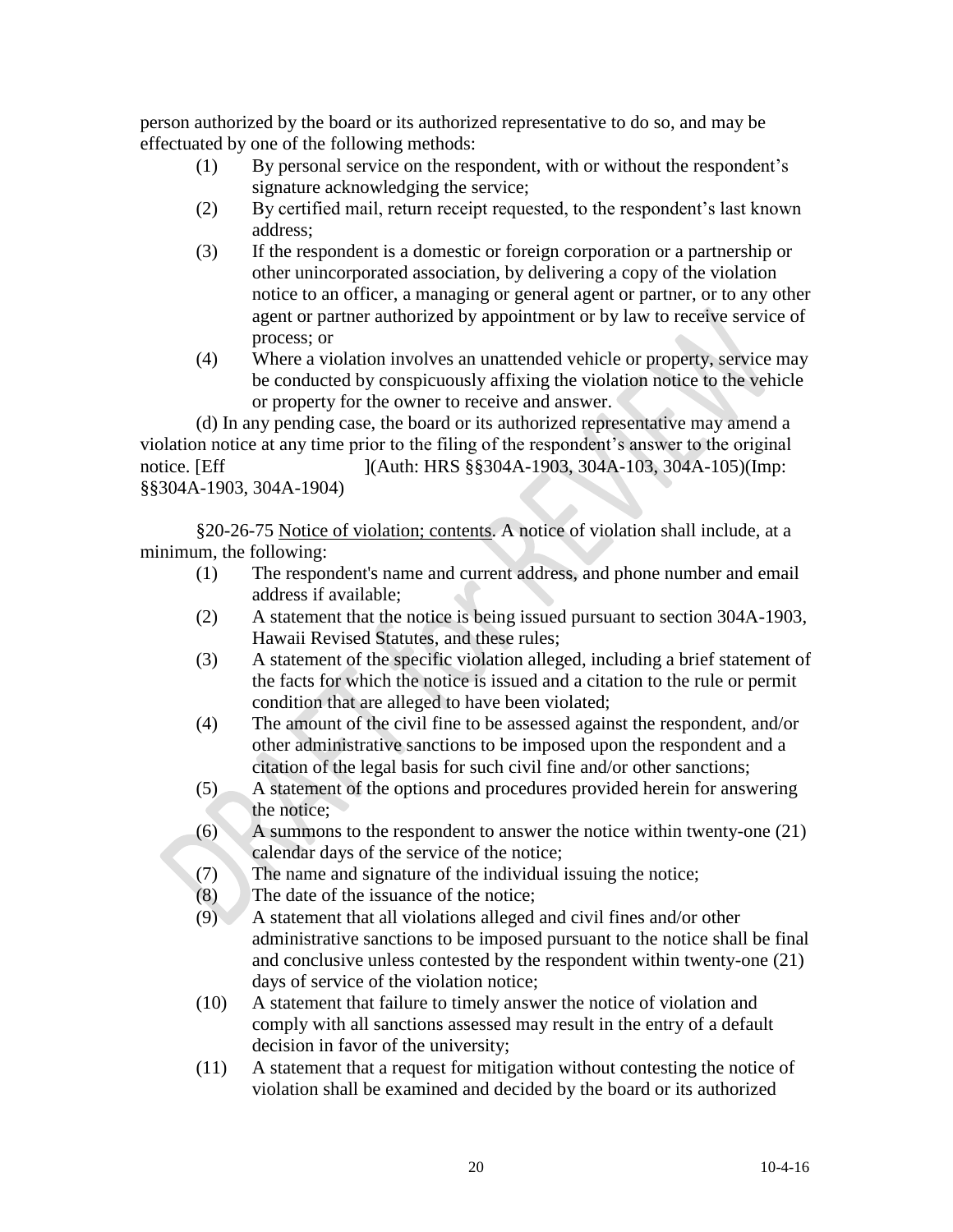representative without holding any hearing, and that the decision on any such request for mitigation shall be final and shall not be subject to any administrative or judicial review thereafter;

- (12) A statement that any administrative action against the respondent for any civil violation shall not preclude the state from pursuing a separate criminal prosecution in a court of law for an offense committed in the same course of conduct; and
- (13) A space for the respondent's statement and signature. [Eff ](Auth: HRS §§304A-1903, 304A-103, 304A-105)(Imp: §§304A-1903, 304A-1904)

§20-26-76 Answer to notice of violation required. (a) A respondent cited in a notice of violation shall, within twenty-one (21) calendar days of the service of the notice of violation, answer the notice by a method indicated in the notice of violation.

(b) For good cause shown, the period allowed for answering a notice of violation may be extended. Any such extension shall be in writing and signed by the board's authorized representative. Any purported oral extension shall have no force or effect. [Eff ](Auth: HRS §§304A-1903, 304A-103, 304A-105)(Imp: §§304A-1903, 304A-1904)

§20-26-77 Respondent's options when answering. (a) In an answer to a notice of violation, the respondent shall choose from one of the following options:

- (1) Waive any contest to the notice of violation and comply with all monetary and non-monetary sanctions assessed therein;
- (2) Waive any contest to the notice of violation, but request mitigation of sanctions based on written justifications; or
- (3) Contest the notice of violation. An answer contesting the notice of violation shall state the factual and legal grounds for contesting the notice of violation, request a contested case and be accompanied by a nonrefundable filing fee in the amount of one hundred dollars (\$100.00).

(b) The respondent shall not be entitled to assert any counterclaim or any other affirmative claim against any person, including, without limitation, the university or any officer or employee of the university, in the respondent's answer to the notice of violation. Any such claims shall be stricken and disregarded without further notice to the respondent. [Eff ](Auth: HRS §§304A-1903, 304A-103, 304A-105)(Imp: §§304A-1903, 304A-1904)

§20-26-78 Default. (a) When a respondent fails to answer a notice of violation within twenty-one (21) calendar days of the violation notice or such further period granted by the board or its authorized representative pursuant to section 20-26-76, or fails to attend any hearing or other proceeding after proper service of notice, or otherwise fails to defend against a notice of violation, the respondent shall be deemed to have waived the right to contest the notice of violation, and the board or its authorized representative shall enter the respondent's default, and may

- (1) Enter a finding of a violation in accordance with the notice of violation;
- (2) Impose sanctions for the violation, not to exceed those set forth in the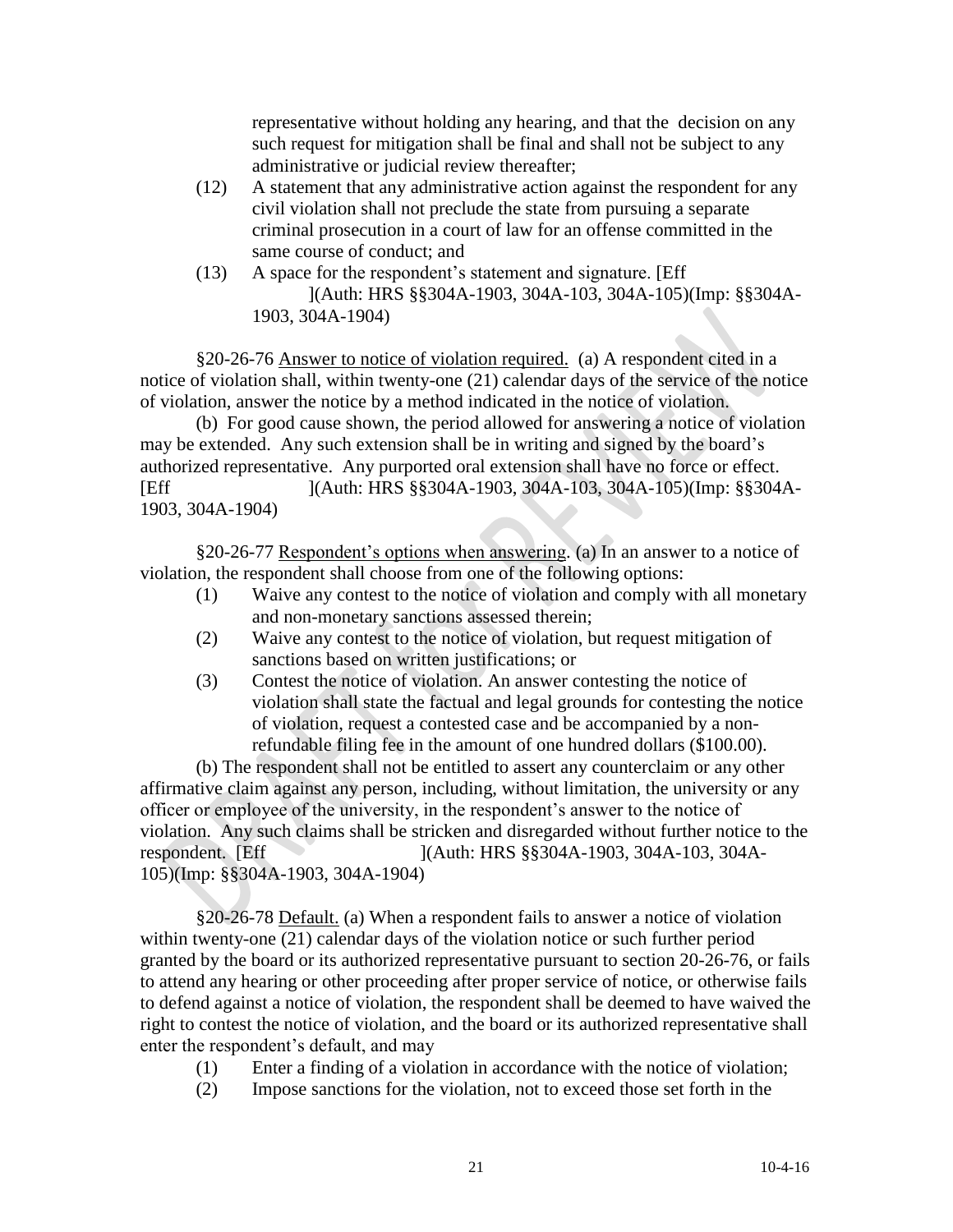notice of violation; and

(3) Enter a decision by default, which shall be final and conclusive.

(b) For good cause shown, the board or its authorized representative may set aside an entry of default or a default decision on the written request of the respondent within a reasonable time after the entry of default or default decision. [Eff [164] [(Auth: HRS §§304A-1903, 304A-103, 304A-105)(Imp: §§304A-1903, 304A-1904)

§20-26-79 Proceedings after answer. (a) When a respondent in an answer waives contest to the notice of violation and has complied with all sanctions assessed, the decision shall be recorded as a satisfaction of the violation notice and the case concluded.

(b) An answer waiving contest but requesting mitigation shall be considered by the board or its authorized representative on the basis of the information provided in the notice of violation and in the respondent's answer. A written decision shall be issued within thirty (30) calendar days after service of the answer. The written decision shall state the determination regarding the request for mitigation and may adopt, modify, or reverse any sanctions contained in the notice of violation. The written decision shall be final and conclusive, and no further administrative or judicial review shall be allowed. When all sanctions imposed in the written decision have been complied with, the decision shall be recorded as a satisfaction of the violation notice and the case concluded.

(c) When a respondent's answer is timely filed and contests the violation notice, the board or its authorized representative shall assign the case to a hearings officer who shall proceed to conduct a contested case proceeding pursuant to subchapter 7 of this chapter, except as otherwise provided herein. [Eff ](Auth: HRS §§304A-1903, 304A-103, 304A-105)(Imp: §§304A-1903, 304A-1904)

[§§20-26-80 to 20-26-81 (Reserved).]

### SUBCHAPTER 6

### CONTESTED CASE PROCEEDINGS

§20-26-82 Contested case proceedings generally. (a) The board or its authorized representative shall hold a contested case proceeding upon its own motion or on a written petition by an interested person when:

- (1) The respondent cited in a notice of violation contests the violation in a
- timely-filed answer to the petition in accordance with §20-26-77; or
- (2) A contested case is required by law.

(b) Contested case proceedings shall be conducted in accordance with this subchapter and chapter 91, Hawaii Revised Statutes.

(c) The contested case proceeding shall be conducted by a hearings officer appointed by the board or its authorized representative, who may be, but is not required to be, an employee of the university. The hearing officer shall conduct the hearing and any related pre-hearing and post-hearing activities as may be required or appropriate.

(d) The final decisionmaker shall be the board or its authorized representative.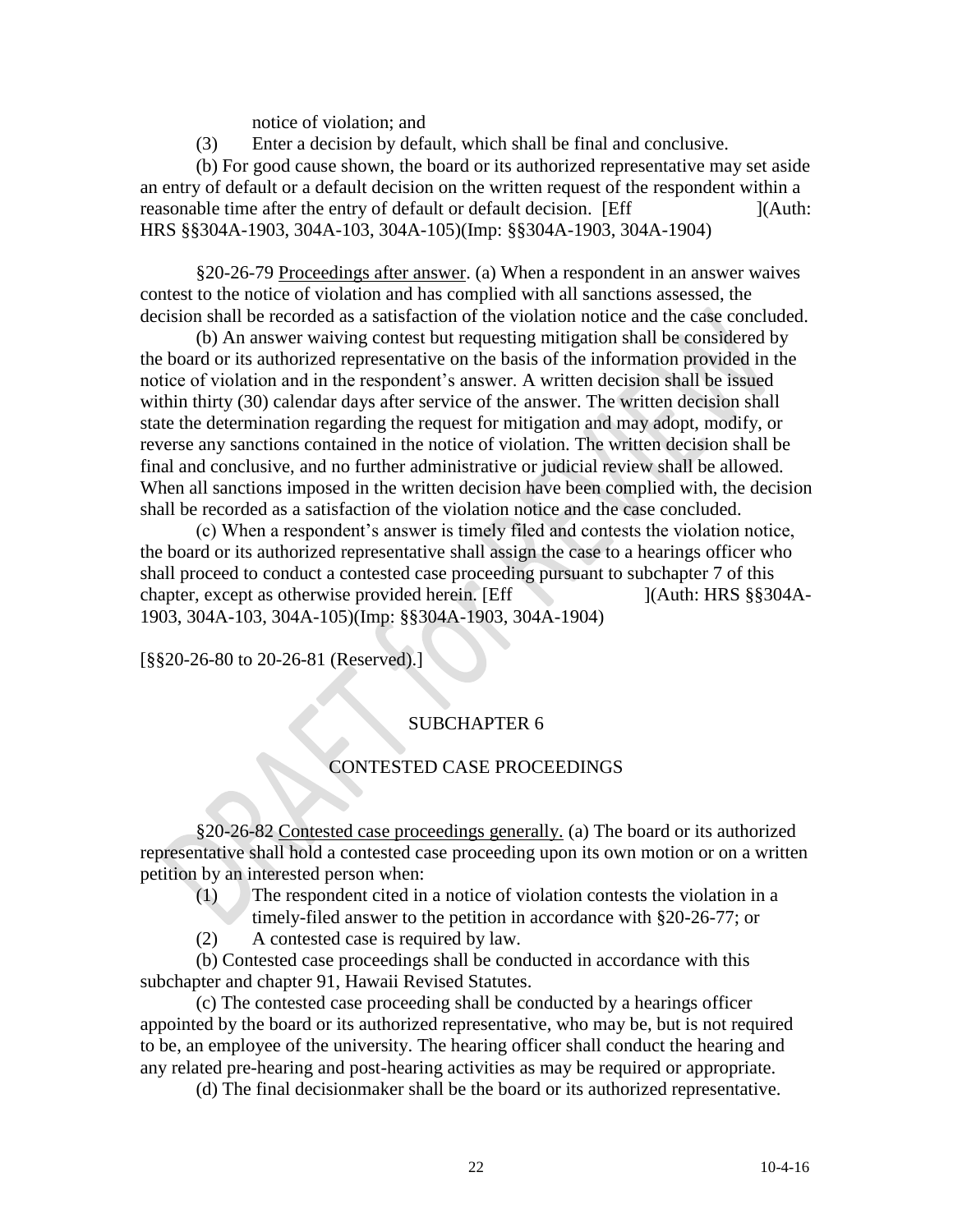(e) Any procedure in a contested case may be modified or waived by stipulation of the parties.

(f) All or part of any contested case may be resolved by stipulation, settlement, consent order, or default. [Eff ](Auth: HRS §§304A-1903, 304A-103, 304A-105)(Imp: §§304A-1903, 304A-1904)

§ 20-26-83 Filing of documents. (a) All pleadings, applications, submittals, petitions, reports, maps, exceptions, briefs, memoranda, and other papers required to be filed with the hearings officer or final decisionmaker in any proceeding under these rules shall be filed as directed by the hearings officer or final decisionmaker, within the time limit, if any, for filing. The date on which the papers are actually received by the hearings officer or final decisionmaker as appropriate shall be deemed to be the date of filing.

(b) All papers shall be written, typewritten or printed and signed in ink by the party signing the same or the party's duly authorized agent or attorney. The signature shall be placed immediately above the signatory's typewritten or printed name. The signature of the person signing the document constitutes a certification that the person has read the document, that to the best of that person's knowledge, information, and belief every statement contained in the document is true and no statements are misleading; and that the document is not interposed for delay.

(c) Unless otherwise specifically provided by a rule or order of the hearings officer or final decisionmaker, an original and one copy of all papers shall be filed.

(d) The board or its authorized representative may develop and implement Internet-based or other electronic filing procedures. If such procedures are available, the hearings officer or final decisionmaker may authorize the use of such Internet-based or other electronic filing procedures for the filing of documents. [Eff ](Auth: HRS §§304A-1903, 304A-103, 304A-105)(Imp: §§304A-1903, 304A-1904)

§20-26-84 Request for hearing. (a) The board or its authorized representative may hold a contested case proceeding on its own motion. Others must request a contested case proceeding as follows:

- (1) In a case arising from a notice of violation, by filing a timely answer in accordance with section 20-26-77; or
- (2) In all other cases, by filing a written petition to hold a contested case proceeding within thirty (30) calendar days after the action or decision for which a contested case is requested, together with a non-refundable filing fee in the amount of one hundred dollars (\$100.00). If the petition is submitted by mail, the postmark date shall be considered the date of filing. The board or its authorized representative may extend the time for submitting a petition by up to an additional thirty (30) calendar days upon a showing of good cause why additional time is necessary to enable the party seeking a contested case proceeding to submit the petition.

(b) A formal written petition for a contested case pursuant to subsection (a)(2) above shall contain concise statements of:

(1) The nature and extent of the requestor's interest that may be affected by university action on the subject matter that entitles the requestor to participate in a contested case;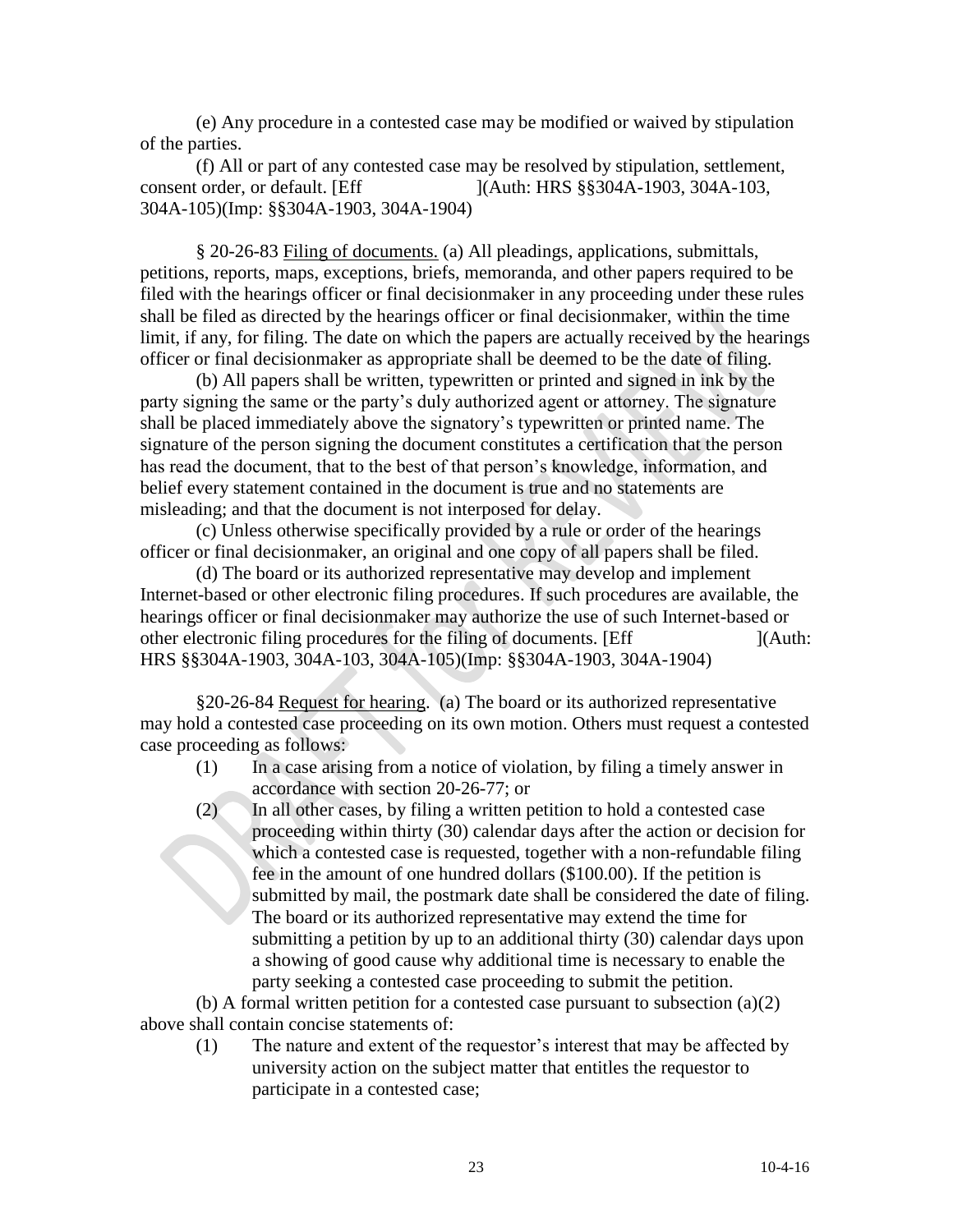- (2) The disagreement, if any, the requestor has with the action or decision of the university;
- (3) The facts and issues raised;
- (4) The relief the requestor seeks or to which the requestor deems itself entitled;
- (5) How the requestor's participation would serve the public interest; and
- (6) Any other information that may assist the board or its authorized representative in determining whether the requestor meets the criteria to be a party pursuant to section 20-26-87. [Eff ](Auth: HRS §§304A-1903, 304A-103, 304A-105)(Imp: §§304A-1903, 304A-1904)

§20-26-85 Determination of entitlement to a contested case proceeding. The board or its authorized representative may deny a request for a contested case without a hearing when it is clear as a matter of law that the requester does not have a legal right, duty, or privilege entitling them to contested case proceeding.  $[Eff]$  [Auth: HRS] §§99-2, 304A-1903, 304A-103, 304A-105) (Imp: §91-9, 304A-1903, 304A-1904)

§20-26-86 Appearances. (a) A person may appear on the person's own behalf, a partner may represent the partnership, an officer, trustee, or authorized employee of a corporation or trust or association may represent the corporation, trust or association, and an officer or employee of an agency may represent the agency in any proceeding under these rules.

(b) In any proceeding under these rules, a person may be represented by counsel qualified to practice law in the State of Hawaii.

(c) A person shall not be represented in any proceeding under these rules except as stated in subsections (a) or (b) of this section.

(d) An individual's personal appearance or signature on a document filed with the hearings officer constitutes a representation that the individual is authorized and qualified to represent the particular person on whose behalf the individual claims or appears to act. The hearings officer may at any time require any individual acting in a representative capacity to prove the individual's authority and qualification to act in that capacity.

[Eff ](Auth: HRS §§304A-1903, 304A-103, 304A-105)(Imp: §§304A-1903, 304A-1904)

§20-26-87 Decision on petition for contested case proceeding; parties. (a) Within a reasonable time after the filing of a petition for contested case in accordance with section 20-26-84, the board or its authorized representative shall:

- (1) Determine whether a contested case proceeding will be held;
- (2) Notify all persons who timely petitioned for the contested case proceeding of the determination; and
- (3) If a contested case hearing will be held, notify all persons who timely petitioned for the contested case proceeding of the date and time for a hearing to determine whether any or all of the persons seeking to participate in the contested case proceeding are entitled to be parties in the contested case. Such notice shall also set the time for filing any objections to the admission of any requestor as a party to the contested case.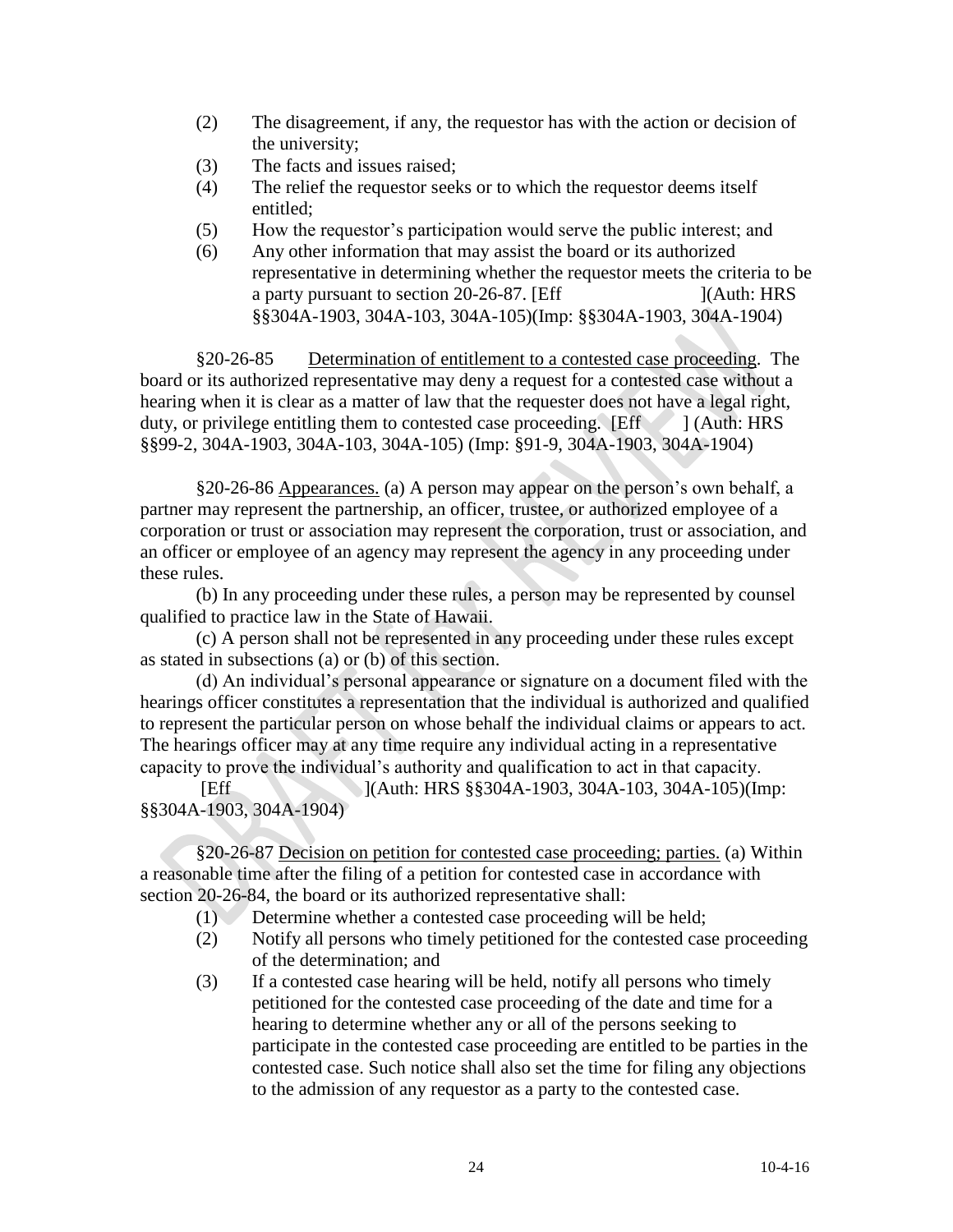(b) The following persons shall be admitted as parties:

- (1) In the case of a university action or decision involving a permit, the applicant or holder of the permit;
- (2) Any other person who has filed a timely petition and who can demonstrate that they will be so directly and immediately affected by the university's action or decision that their interest in the proceeding is clearly distinguishable from that of the general public and that they are entitled by law to be admitted as a party.

(c) Other persons who can show a substantial interest in the matter may be admitted as parties in the discretion of the hearings officer or final decisionmaker if it is determined that the requestor's participation will substantially assist the hearings officer or final decisionmaker in its decision making. The hearings officer or final decisionmaker may deny any request to be a party when it appears that:

- (1) The position of the requestor is substantially the same as the position of a party already admitted to the proceedings; and
- (2) The admission of additional parties will not add substantially new relevant information or will make the proceedings inefficient and unmanageable.

(d) In a contested case proceeding arising from a timely answer contesting a notice of violation in accordance with section 20-26-82(a)(1), no person other than the university and the alleged violator shall be admitted as a party.

(e) All persons with similar interests seeking to be admitted as parties shall be considered at the same time so far as possible.

(f) If any party opposes another person's request to be a party, the party may file objections within the time set forth by the hearings officer.

(g) The hearing to determine parties shall be conducted by the hearings officer appointed in accordance with section 20-26-82(c). At such hearing, evidence and argument shall be limited to matters necessary to determine whether the requestor shall be admitted as a party. Only a party objecting to a requestor's admission as a party shall have the opportunity to cross-examine a requestor or the requestor's witness; provided, however, that the hearings officer may cross-examine any witness at such hearing. The hearing to determine parties may be waived by the hearings officer upon concurrence of all requestors.

(h) If the hearings officer recommends that any person requesting to be a party should not be allowed to participate in the contested case, such recommendation and the reasons therefore shall be immediately submitted in writing to the final decisionmaker. The requestor whose request is recommended for denial shall have the opportunity to file objections to the recommendation. Such recommendation shall be acted upon by the board or its authorized representative as soon as practicable and shall be decided, by written order, not later than the commencement of the contested case proceeding.

(i) A person whose request to be admitted as a party has been denied may appeal that denial to the circuit court in accordance with section 91-14, Hawaii Revised Statutes. [Eff ](Auth: HRS §§304A-1903, 304A-103, 304A-105)(Imp: §§304A-1903, 304A-1904)

§20-26-88 Notice of hearing. After a determination is made that a contested case proceeding is required and the parties have been determined, a written notice of hearing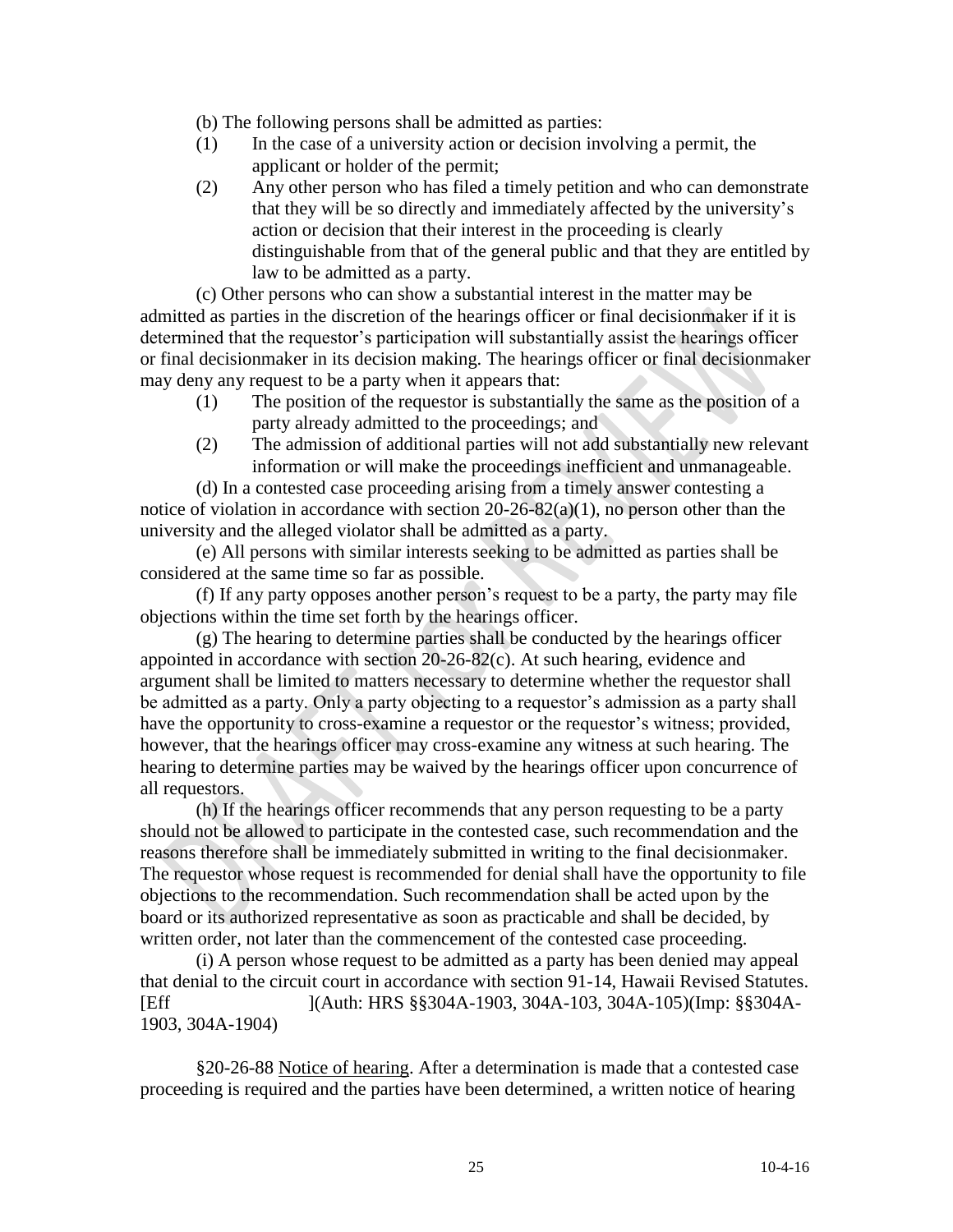shall be served on parties by registered or certified mail in accordance with section 91- 9.5(a), Hawaii Revised Statutes, and shall be served on all persons or agencies admitted as a party at their last recorded addresses at least fifteen (15) calendar days before the hearing date. [Eff ](Auth: HRS §§304A-1903, 304A-103, 304A-105)(Imp: §§304A-1903, 304A-1904)

§20-26-89 Conduct of hearing. (a) Contested case proceedings shall be conducted in accordance with this subchapter and chapter 91, Hawaii Revised Statutes.

(b) The contested case proceeding shall be conducted by the hearings officer.

(c) The hearings officer shall have the power to give notice of the proceeding, administer oaths, compel attendance of witnesses and the production of documentary evidence, examine witnesses, certify official acts, issue subpoenas, rule on offers of proof, receive relevant evidence, hold conferences before and during hearings, rule on objections or motions, fix times for submitting documents or briefs, and dispose of other matters that normally and properly arise in the course of a proceeding authorized by law that are necessary for the orderly and just conduct of a proceeding.

(d) The hearings officer shall provide that a verbatim record of the evidence presented at any hearing is taken unless waived by all the parties. Any party may obtain a certified transcript of the proceedings upon payment of the fee established by law for a copy of the transcript.

(e) In hearings, the parties shall be heard in such order as the hearings officer directs.

(f) Where a party is represented by more than one counsel or representative, they may allocate witnesses between them but only one of the counsel or representatives shall be permitted to cross-examine a witness or state any objections or make closing arguments.

(g) Each party shall have the right to conduct such cross-examinations of witnesses as may be required for a full and true disclosure of the relevant facts and shall have the right to submit rebuttal evidence, subject to limitations by the hearings officer.

(h) To avoid unnecessary or repetitive evidence, the hearings officer may limit the number of witnesses, the extent of direct or cross examination or the time for testimony upon a particular issue. [Eff ](Auth: HRS §§304A-1903, 304A-103, 304A-105)(Imp: §§304A-1903, 304A-1904)

§20-26-90 Conduct of hearing with only one party. When a permit applicant is the sole party in the contested case, the hearings officer shall consider and give appropriate weight to the records on file directly relating to the application, including, but not limited to, staff reports, if any; provided, however, that the staff shall not be made parties to the contested case nor be compelled to give testimony on any documents within the file unless the hearings officer deems it necessary to a just disposition of the case. [Eff

](Auth: HRS §§304A-1903, 304A-103, 304A-105)(Imp: §§304A-1903, 304A-1904)

§20-26-91 Enforcement by university. In contested cases involving alleged violation of these rules, to the extent necessary, the university shall be treated as a party for the purpose of establishing the alleged violation, and staff members may be called as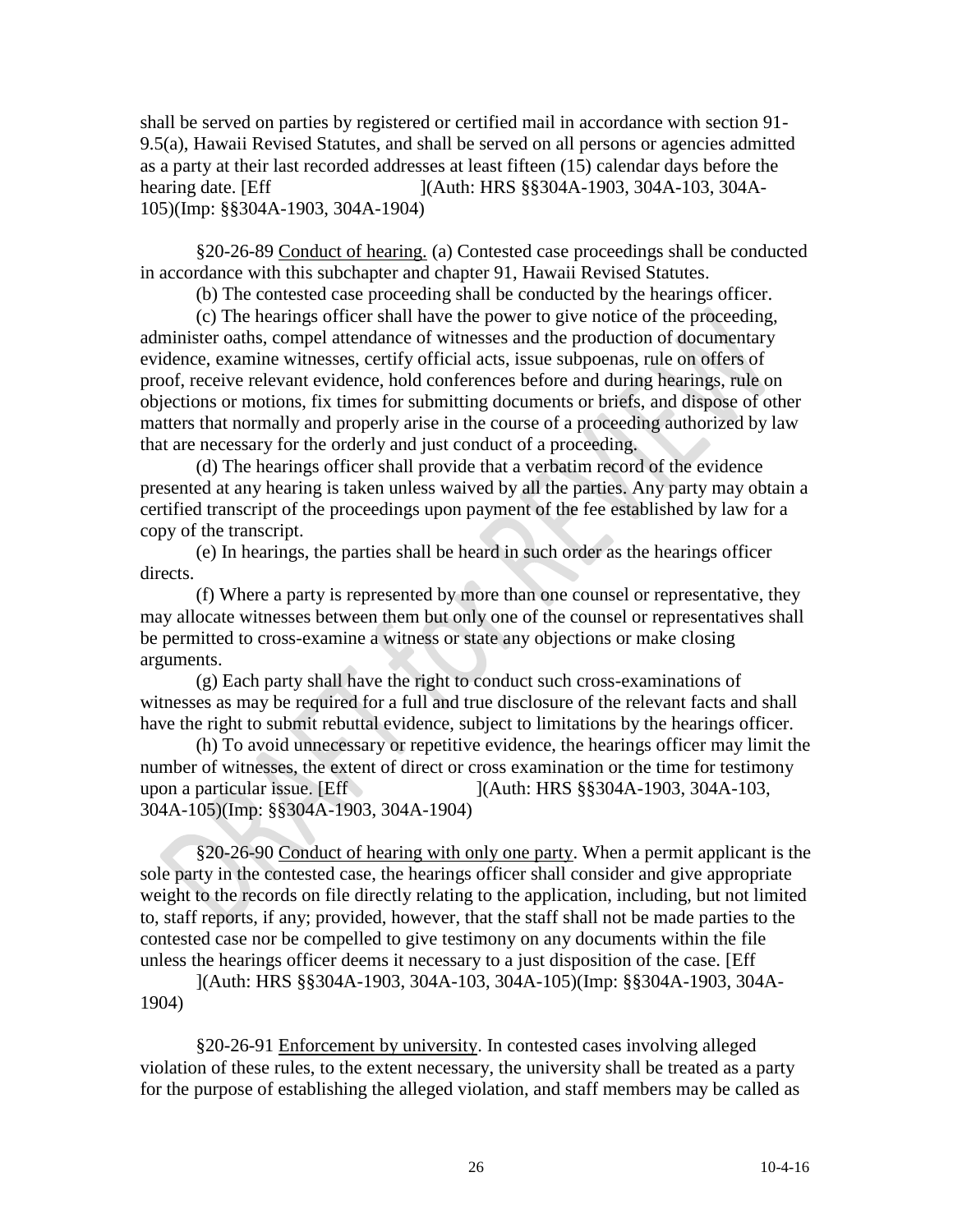witnesses. The university's activities in relation to the enforcement action shall be performed or supervised by a person designated by the board or its authorized representative who has no involvement in adjudicating the contested case. [Eff

](Auth: HRS §§304A-1903, 304A-103, 304A-105)(Imp: §§304A-1903, 304A-1904)

§20-26-92 Discovery. Depositions of witnesses and interrogatories shall not be allowed except upon agreement of the parties. The hearings officer may require parties to file and serve upon all other parties written witness statements and exhibits and may establish a schedule for such filings. [Eff ](Auth: HRS §§304A-1903, 304A-103, 304A-105)(Imp: §§304A-1903, 304A-1904)

§20-26-93 Procedure for witnesses. (a) Witnesses may be subpoenaed as set forth below:

- (1) Requests for the issuance of subpoenas, requiring the attendance of a witness for the purpose of taking oral testimony before the hearings officer shall be in writing, and shall state the reasons why the testimony of the witness is believed to be material and relevant to the issues involved. Only parties or the hearings officer may request the issuance of a subpoena.
- (2) Requests for the issuance of subpoenas for the production of documents or records shall be in writing, shall specify the particular document or record, or part thereof, desired to be produced; and shall state the reasons why the production thereof is believed to be material and relevant to the issues involved. Only parties or the hearings officer may requests the issuance of a subpoena duces tecum.

(b) Subpoenas may be issued by the hearings officer. No subpoena shall be issued unless the party requesting the subpoena has complied with this section giving the name and address of the desired witness and tendering the proper witness and mileage fees. Signed and sealed blank subpoenas shall not be issued to anyone. The name and address of the witness shall be inserted in the original subpoena, a copy of which shall be filed in the proceeding. Subpoenas shall state at whose request the subpoena is issued. Requests for subpoenas shall be filed not later than three (3) business days before the scheduled hearing.

(c) Witnesses summoned shall be paid the same fees and mileage as are paid witnesses in circuit courts of the State of Hawaii and such fees and mileage shall be paid by the party at whose request the witness appears. [Eff [164] [(Auth: HRS] §§304A-1903, 304A-103, 304A-105)(Imp: §§304A-1903, 304A-1904)

§20-26-94 Motions. (a) All motions other than those made during a hearing shall be made in writing, shall state the relief sought, and shall be accompanied by an affidavit, or declaration, or memorandum setting forth the grounds upon which they are based. The hearings officer shall set the time for filing all motions and opposing memoranda, if any.

(b) Copies of all motions, affidavits, declarations, and memoranda shall be served on all other parties to the hearing within the time set by the hearings officer. The original shall be filed with the hearings officer with a certificate of service.

(c) Failure to serve or file an affidavit, declaration, or memorandum in opposition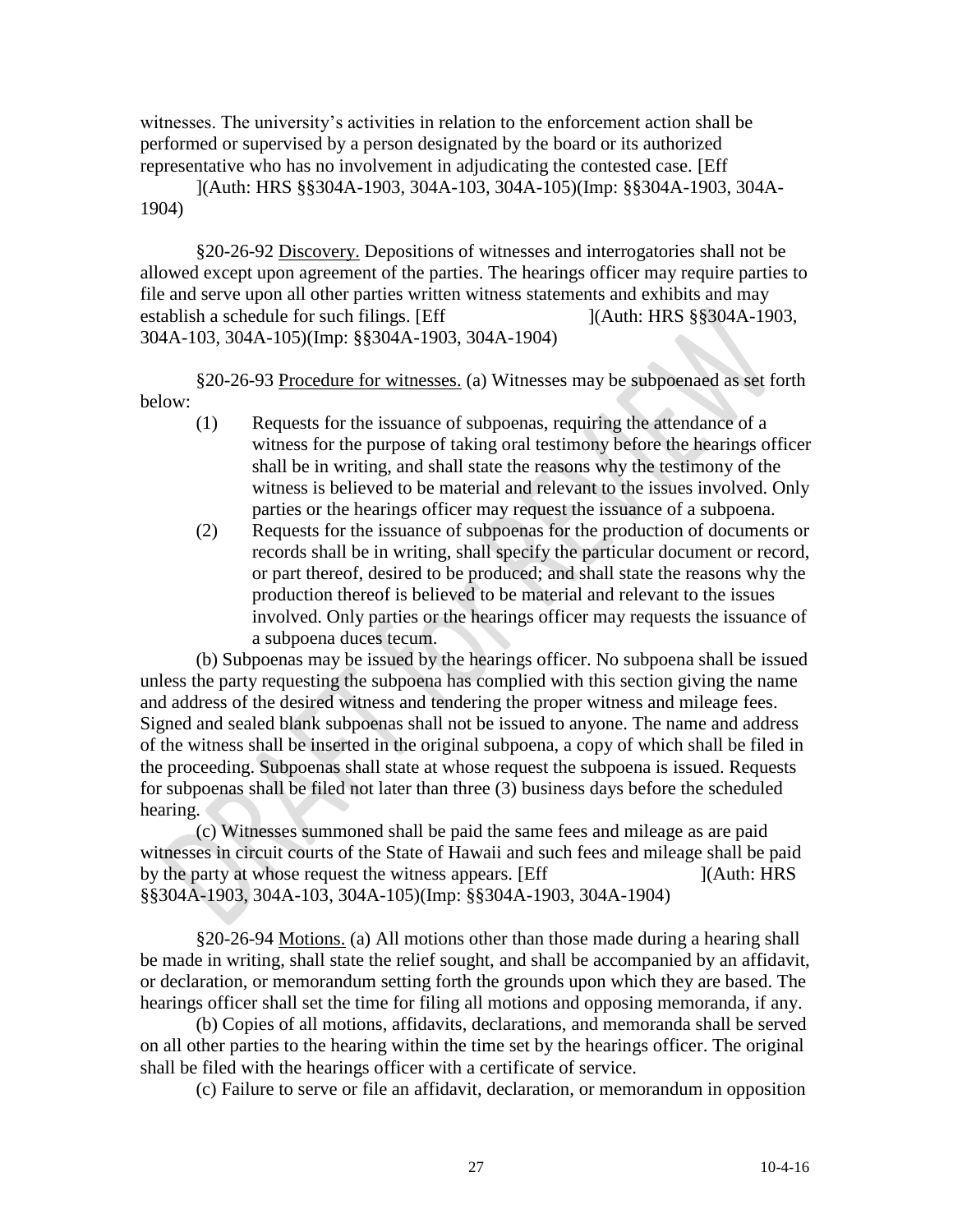to a motion or failure to appear at the hearing on the motion, if held, shall be deemed a waiver of objection to the granting or denial of the motion. [Eff ](Auth: HRS §§304A-1903, 304A-103, 304A-105)(Imp: §§304A-1903, 304A-1904)

§20-26-95 Evidence. (a) The hearings officer may exercise discretion in the admission or rejection of evidence and the exclusion of immaterial, irrelevant, or unduly repetitious evidence as provided by law with a view of doing substantial justice.

(b) The hearings officer shall rule on the admissibility of all evidence. The rulings may be reviewed by the final decisionmaker in determining the matter on its merits.

(c) When objections are made to the admission or exclusion of evidence, the grounds relied upon shall be stated briefly. Formal exceptions to rulings are unnecessary and need not be taken.

(d) An offer of proof for the record shall consist of a statement of the substance of the evidence to which objection has been sustained, or the submission of the evidence itself.

(e) With the approval of the hearings officer, a witness may read testimony into the record on direct examination. Before any prepared testimony is read, unless excused by the hearings officer, the witness shall deliver copies thereof to the hearings officer and all parties. Admissibility shall be subject to the rules governing oral testimony. If the hearings officer deems that substantial saving in time will result, a copy of the prepared testimony may be received in evidence without reading, provided that copies thereof shall have been served upon all parties and the hearings officer at least five (5) calendar days before the hearing or if such prior service is waived, to permit proper cross examination of the witnesses on matters contained in the prepared testimony.

(f) If relevant and material matter is offered in evidence in a document containing other matters, the party offering it shall designate specifically the matter so offered. If the other matter in the document would burden the record, at the discretion of the hearings officer, the relevant and material matter may be read into the record or copies of it received as an exhibit. Other parties shall be afforded opportunity at the time to examine the document, and to offer in evidence other portions believed material and relevant.

(g) Exhibits shall be prepared as follows:

otherwise.

(1) Documents, pleadings, correspondence and other exhibits shall be legible and must be prepared on paper 8-1/2 x 11 inches in size. Charts and other oversized exhibits must be bound or folded to the respective approximate size, where practical. Wherever practicable, sheets of each exhibit shall be numbered and data and other figures shall be set forth in tabular form. (2) When exhibits are offered in evidence, the original and one copy, unless otherwise waived by the hearings officer, shall be furnished to the hearings officer with adequate copies for review by other parties, unless

the copies have been previously furnished or the hearings officer directs

(h) If any matter contained in a document on file as a government record with the university is offered in evidence, unless directed otherwise by the hearings officer, the document need not be produced as an exhibit, but may be received in evidence by reference, provided that the particular portions of the document are specifically identified and otherwise competent, relevant, and material. If testimony in proceedings other than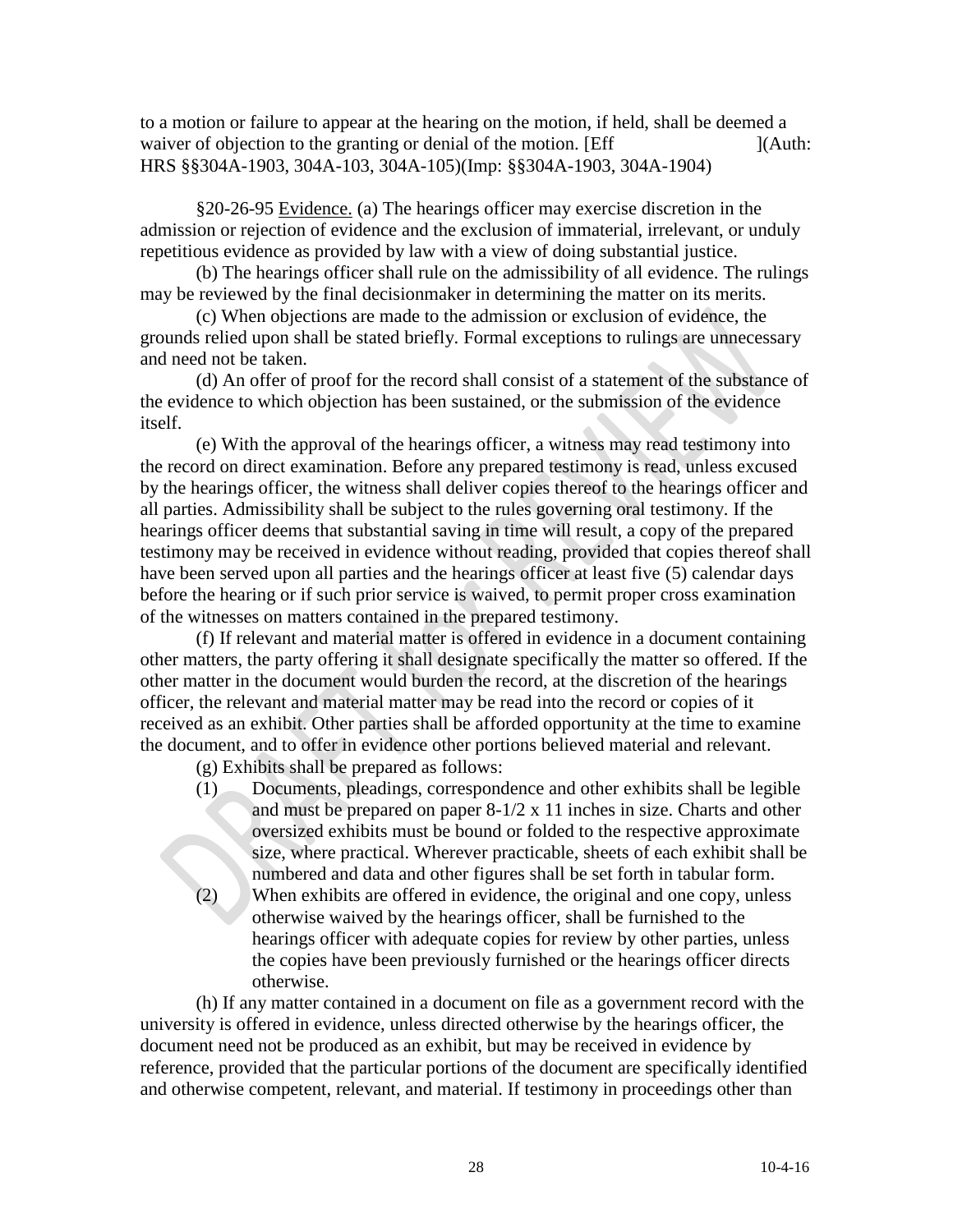the one being heard is offered in evidence, a copy shall be presented as an exhibit, unless otherwise ordered by the hearings officer.

(i) Official notice may be taken of such matters as may be judicially noticed by the courts of the State of Hawaii. Official notice may also be taken of generally recognized technical or scientific facts within the specialized knowledge of the university when parties are given notice either before or during the hearing of the material so noticed and afforded the opportunity to contest the facts so noticed.

(j) At the hearing, the hearings officer may require the production of further evidence upon any issue. Upon agreement of the parties, the hearings officer may authorize the filing of specific documentary evidence as a part of the record within a fixed time.

(k) The party initiating the proceeding and, in the case of proceedings on alleged violations of these rules, the university, shall have the burden of proof, including the burden of producing evidence as well as the burden of persuasion. The quantum of proof shall be a preponderance of the evidence. [Eff ](Auth: HRS §§304A-1903, 304A-103, 304A-105)(Imp: §§304A-1903, 304A-1904)

§20-26-96 Prehearing conference; exchange of exhibits; briefs. (a) The hearings officer may hold or cause to be held pre-hearing conferences with the parties for the purpose of formulating or simplifying the issues, written testimony, setting of schedules, exchanging names of witnesses, limitation of number of witnesses, and such other matters as may expedite orderly conduct and disposition of the proceeding as permitted by law.

(b) The hearings officer may request briefs setting forth the issues, facts and legal arguments upon which the parties intend to rely and the hearings officer may fix the conditions and time for the filing of briefs and the number of pages. Exhibits may be reproduced in an appendix to a brief. A brief of more than twenty pages shall contain a subject index and table of authorities. [Eff ](Auth: HRS §§304A-1903, 304A-103, 304A-105)(Imp: §§304A-1903, 304A-1904)

§20-26-97 Ex parte (single party) communications. (a) No party or person petitioning to be a party in a contested case, nor the party's or person's representatives or agents, shall make an unauthorized ex parte communication, either oral or written, concerning the contested case to the hearings officer or the final decisionmaker.

(b) The following classes of ex parte communications are permitted:

- (1) Requests for information with respect to the procedural status of a proceeding.
- (2) Those which all parties to the proceeding agree or which the final decisionmaker has formally ruled may be made on an ex parte basis. [Eff ](Auth: HRS §§304A-1903, 304A-103, 304A-105)(Imp: §§304A-1903, 304A-1904)

§20-26-98 Recommendation of hearings officer. (a) Upon completion of taking of evidence, the hearings officer may ask the parties to submit their proposed findings of fact, conclusions of law, and decision and order. Proposed decisions and orders submitted shall be served upon each party to the proceedings and an opportunity given to each party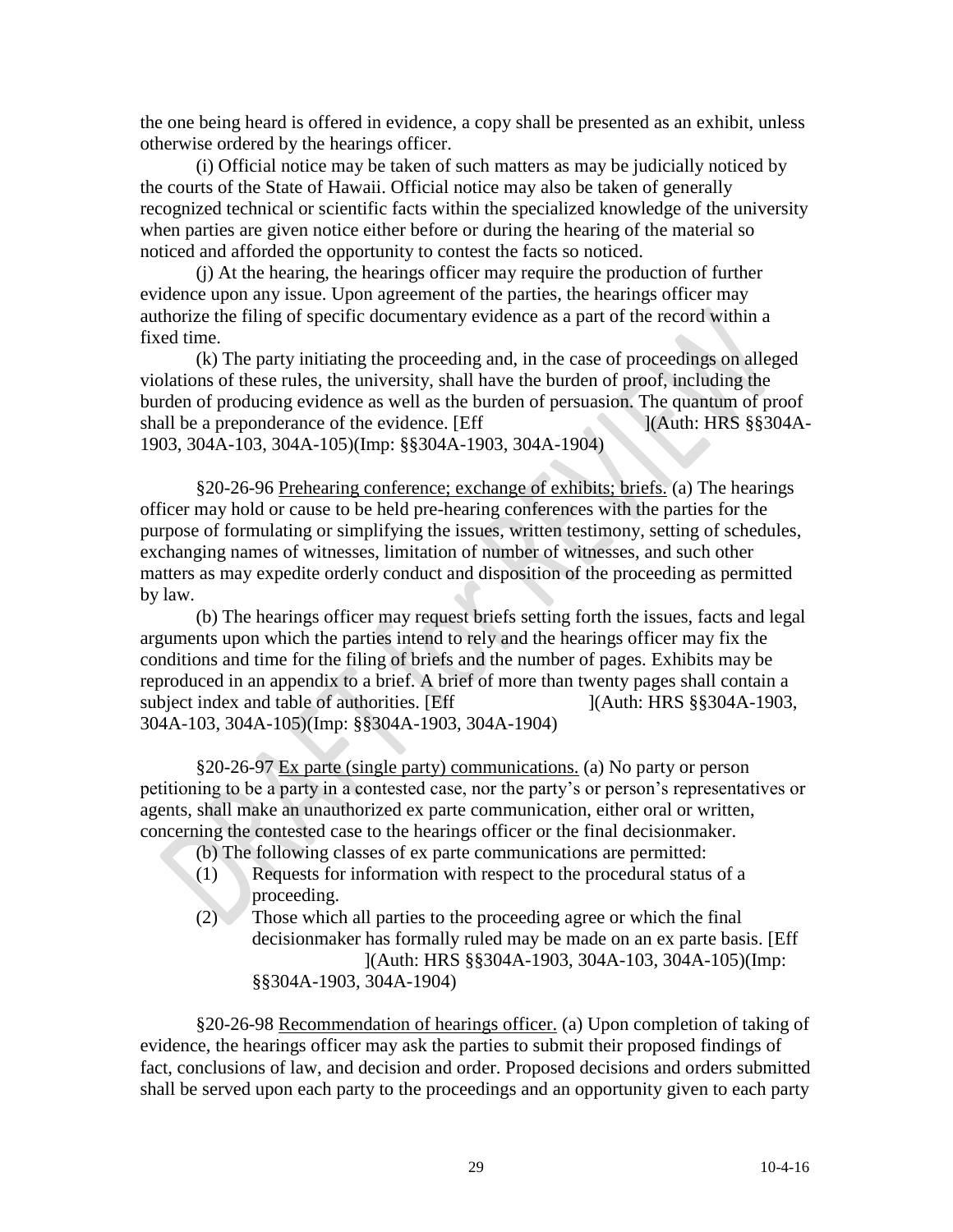to comment thereon. If requested, and upon receipt of the proposed decision and orders and any comments from the parties, the hearings officer shall prepare a report setting forth proposed findings of fact, conclusions of law, and the reasons therefore, and a recommended order, and shall present the report of the proceeding to the final decisionmaker.

(b) The record shall include the petition, notice of hearing, motions, rulings, orders, transcript of the hearing, stipulations, documentary evidence, proposed findings, or other documents submitted by the parties, objections to the conduct of the hearing, the report of the hearings officer, and all other matters placed in evidence.

(c) The hearings officer shall cause a copy of the report to be served upon all parties to the proceedings. [Eff ](Auth: HRS §§304A-1903, 304A-103, 304A-105)(Imp: §§304A-1903, 304A-1904)

§20-26-99 Exception to the hearings officer's report and recommendations. (a) Except as otherwise ordered by the final decisionmaker, within twenty-one (21) calendar days after service of the report and recommendations by the hearings officer, a party may file exceptions to the report with the final decisionmaker, together with a brief in support of such exceptions. Such party shall serve copies of exceptions and briefs upon each party to the proceeding.

- (b) The exceptions shall:
- (1) Set forth specifically the questions of procedure, fact, law, or policy, to which exceptions are taken;
- (2) Identify that part of the hearing officer's report and recommended order to which objections are made; and
- (3) State all the grounds for exceptions to a ruling, finding, conclusion, or recommendation. The grounds not cited or specifically urged are waived. [Eff ](Auth: HRS §§304A-1903, 304A-103, 304A-105)(Imp: §§304A-1903, 304A-1904)

§20-26-100 Support of hearings officer's report and recommendations. (a) Except as otherwise ordered by the final decisionmaker, within twenty-one (21) calendar days after service of the exceptions to the hearings officer's report, any party may file with the final decisionmaker a brief in response to the exceptions. Such party shall serve copies of the brief upon each party to the proceeding.

- (b) The brief shall:
- (1) Answer specifically the points of procedure, fact, law, or policy to which exceptions were taken; and
- (2) State the facts and reasons why the report and recommendation should be affirmed. [Eff ](Auth: HRS §§304A-1903, 304A-103, 304A-105)(Imp: §§304A-1903, 304A-1904)

§20-26-101 Oral argument before the final decisionmaker. (a) Any party upon its request shall be afforded an opportunity to present oral arguments to the final decisionmaker.

(b) The final decisionmaker may call for oral argument on the final decisionmaker's own motion.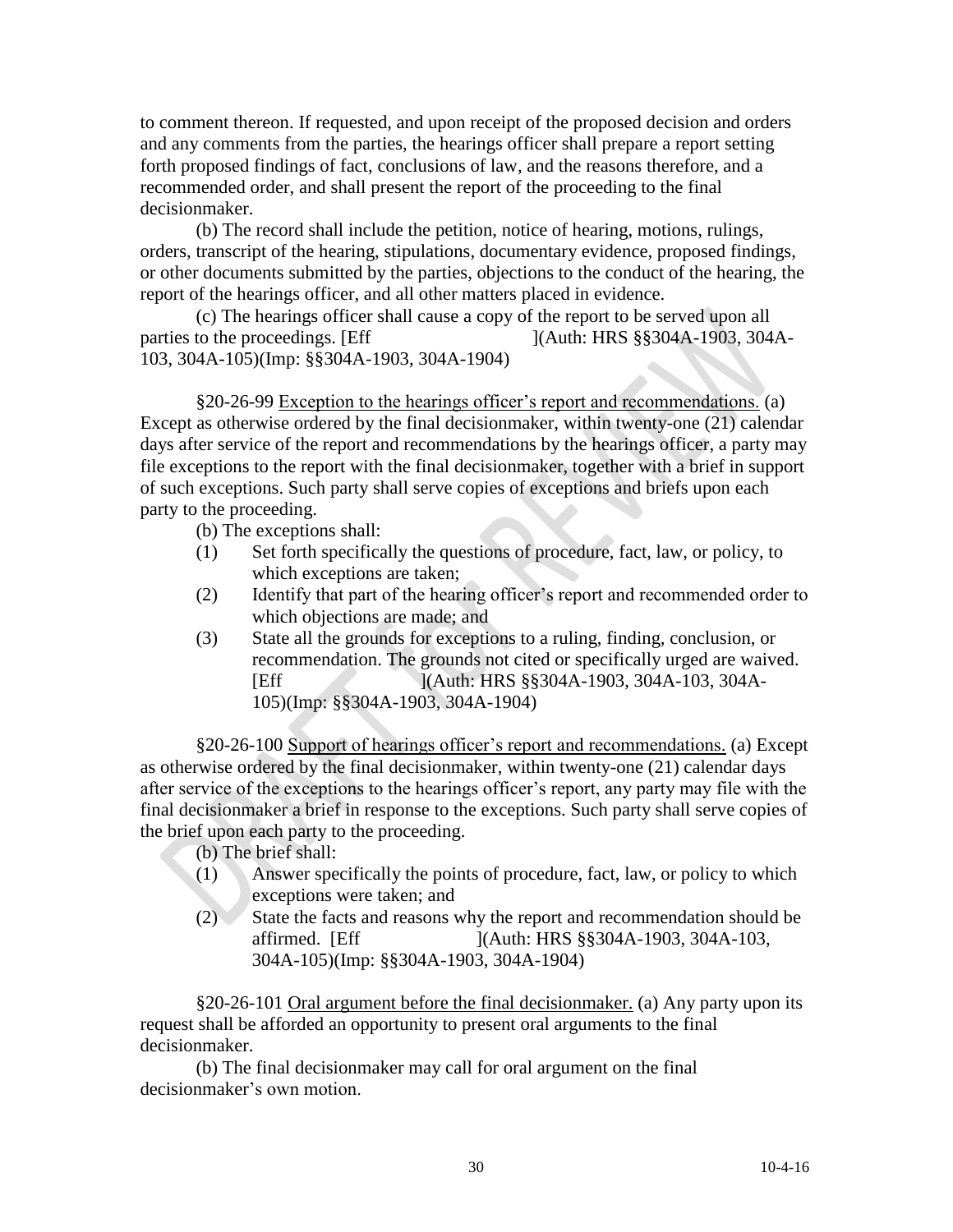$\alpha$ ) Responding arguments will be allowed. [Eff  $\alpha$ ](Auth: HRS §§304A-1903, 304A-103, 304A-105)(Imp: §§304A-1903, 304A-1904)

§20-26-102 Final decision; exceptions. (a) In the event no statement of exceptions is filed, the final decisionmaker may proceed to reverse, modify, or adopt the recommendations of the hearings officer.

(b) Upon the filing of the exceptions and briefs together with the briefs in support, the final decisionmaker may:

- (1) Render a decision upon the record;
- (2) If oral argument has been held, render its decision after oral argument;
- (3) Reopen the docket and take further evidence; or
- (4) Make such other disposition of the case as is necessary or appropriate under the circumstances. [Eff ](Auth: HRS §§304A-1903, 304A-103, 304A-105)(Imp: §§304A-1903, 304A-1904)

§20-26-103 Reconsideration. (a) Upon a motion of a party, the final decisionmaker may reconsider a decision it has made on the merits only if the party can show that:

- (1) New information not previously available would affect the result; or
- (2) A substantial injustice would occur.

(b) In either case, a motion for reconsideration shall be made not later than five (5) business days after the decision or not less than fourteen (14) calendar days prior to any deadline established by law for the disposition of the subject matter, whichever is earlier. [Eff ](Auth: HRS §§304A-1903, 304A-103, 304A-105)(Imp: §§304A-1903, 304A-1904)

§20-26-104 Enforcement and stay of a final decision. (a) Unless otherwise stated in a final decision, all administrative fines, other monetary assessments, and nonmonetary sanctions shall be due and enforceable within thirty (30) calendar days of the service of the final decision imposing such fines and sanctions.

(b) Upon request filed by a party, the final decisionmaker may stay enforcement of a final decision pending a judicial review of the case. The decision as to the request for stay is final.

(c) The board or its authorized representative may take any legal action to collect any overdue monetary sanctions or enforce any non-monetary sanctions imposed in an administrative proceeding under this chapter.

[Eff ](Auth: HRS §§ 304A-1903, 304A-103, 304A-105)(Imp: §§ 304A-1903, 304A-1904, 304A-1005)

§20-26-105 Severability. These rules are declared to be severable and if any portion or the application thereof to any person or property is held invalid for any reason, the validity of the remainder of these rules or the application of the remainder to other persons or property shall not be affected. [Eff ](Auth: HRS §§ 304A-1903, 304A-103, 304A-105)(Imp: §§ 304A-1903, 304A-1904, 304A-1005)